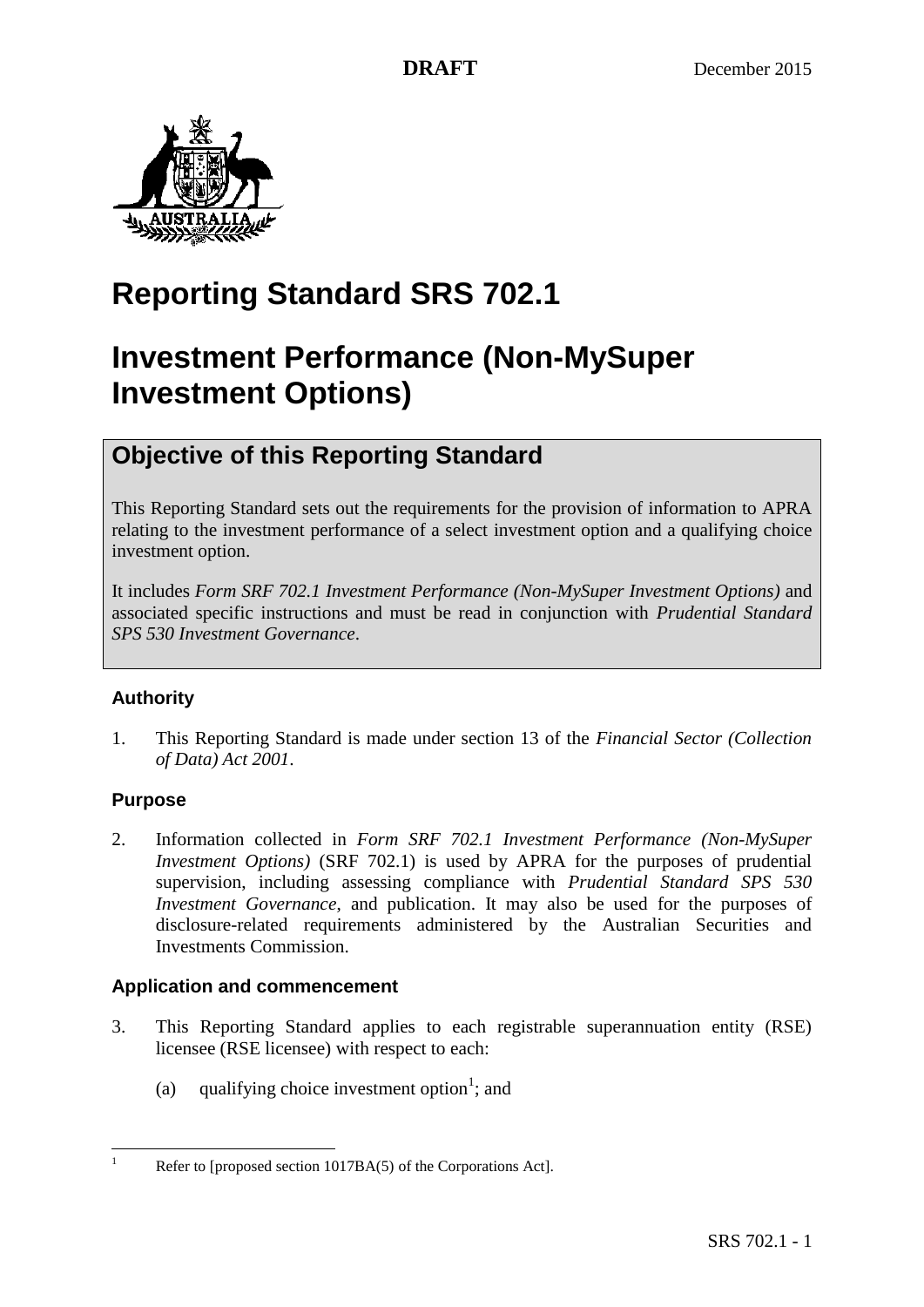- (b) select investment option within its business operations that meets either paragraph (a)(i) or paragraph (a)(ii) of the definition of select investment option in paragraph [18](#page-3-0) and does not underlie solely defined benefit interests. 2 .
- 4. This Reporting Standard applies for reporting periods ending on or after 1 July 2016.

## **Information required**

5. An RSE licensee to which this Reporting Standard applies must provide APRA with the information required by SRF 702.1 in respect of each reporting period.

## **Forms and method of submission**

6. The information required by this Reporting Standard must be given to APRA in electronic format using the 'Direct to APRA' application or, where 'Direct to APRA' is not available, by a method notified by APRA, in writing, prior to submission.

*Note*: the 'Direct to APRA' application software (also known as 'D2A') may be obtained from APRA.

## **Reporting periods and due dates**

- <span id="page-1-1"></span>7. Subject to paragraph [8,](#page-1-0) an RSE licensee to which this Reporting Standard applies must provide the information required by this Reporting Standard in respect of each select investment option or qualifying choice investment option within its business operations for each calendar quarter (i.e. the periods ending 30 September, 31 December, 31 March and 30 June each year).
- <span id="page-1-0"></span>8. If, having regard to the particular circumstances of a select investment option or qualifying choice investment option, APRA considers it necessary or desirable to obtain information more or less frequently than as provided by paragraph [7,](#page-1-1) APRA may, by notice in writing, change the reporting periods for the particular select investment option or qualifying choice investment option.
- <span id="page-1-2"></span>9. The information required by this Reporting Standard must be provided to APRA:
	- (a) in the case of quarterly information:
		- (i) for reporting periods ending on or after 1 July 2016 but before 1 July 2017 – within 35 calendar days after the end of the quarter to which the information relates<sup>3</sup>;

 $\frac{1}{2}$ For the purposes of this Reporting Standard, an RSE licensee's 'business operations' includes all activities as an RSE licensee (including the activities of each RSE of which it is the licensee), and all other activities of the RSE licensee to the extent that they are relevant to, or may impact on, its activities as an RSE licensee. For the avoidance of doubt, if the RSE licensee has more than one select investment option or qualifying choice investment option within its business operations, the RSE licensee must separately provide the information required by the form for each select investment option and each qualifying choice investment option within its business operations. For the purposes of this Reporting Standard, 'defined benefit interests' refers to a defined benefit pension within the meaning of *Prudential Standard SPS 160 Defined Benefit Matters* (SPS 160) (where that defined benefit pension is currently being paid) or an interest that entitles the member who holds the interest, when benefits in respect of the interest become payable, to be paid a benefit referred to in the definition of 'defined benefit member' of SPS 160.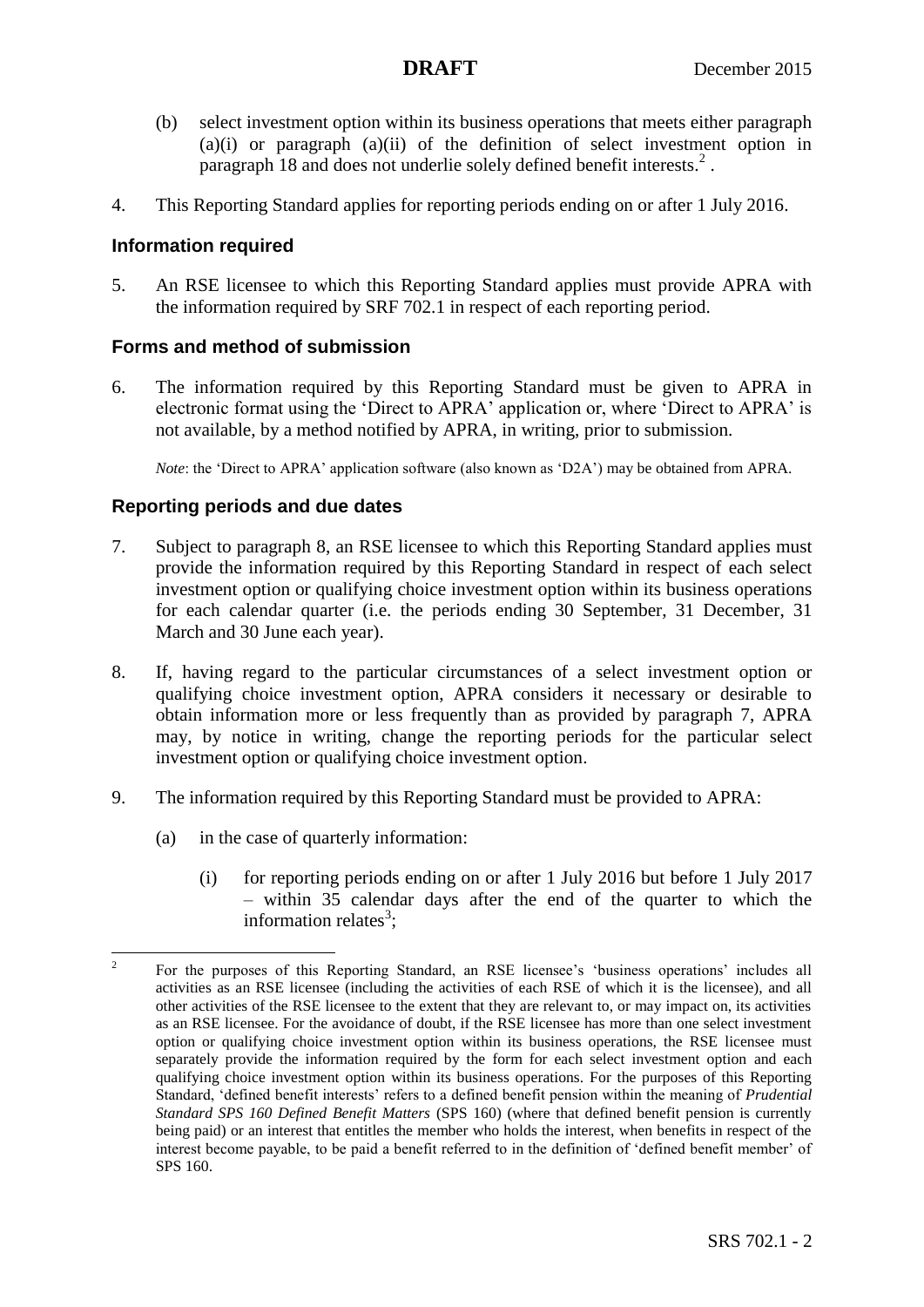- (ii) for reporting periods ending on or after 1 July 2017 within 28 calendar days after the end of the quarter to which the information relates; and
- (b) in the case of information provided in accordance with paragraph [8,](#page-1-0) within the time specified by notice in writing.
- <span id="page-2-0"></span>10. APRA may grant, in writing, an RSE licensee an extension of a due date with respect to one or more select investment options or one or more qualifying choice investment options within its business operations, in which case the new due date for the provision of the information will be the date on the notice of extension.

## **Quality control**

- 11. The information provided by an RSE licensee under this Reporting Standard must be the product of systems, procedures and internal controls that have been reviewed and tested by the RSE auditor of the RSE within which the select investment option or the qualifying choice investment option, to which the information relates, is located.<sup>4</sup> This will require the RSE auditor to review and test the RSE licensee's systems, procedures and internal controls designed to enable the RSE licensee to report reliable information to APRA. This review and testing must be done on:
	- (a) an annual basis or more frequently if necessary to enable the RSE auditor to form an opinion on the reliability and accuracy of information; and
	- (b) at least a limited assurance engagement consistent with professional standards and guidance notes issued by the Auditing and Assurance Standards Board as may be amended from time to time, to the extent that they are not inconsistent with the requirements of SPS 310.
- 12. All information provided by an RSE licensee under this Reporting Standard must be subject to systems, processes and controls developed by the RSE licensee for the internal review and authorisation of that information. It is the responsibility of the Board and senior management of the RSE licensee to ensure that an appropriate set of policies and procedures for the authorisation of information submitted to APRA is in place.

## **Authorisation**

 $\overline{a}$ 

- 13. When an officer or agent of an RSE licensee provides the information required by this Reporting Standard using the 'Direct to APRA' software, it will be necessary for the officer or agent to digitally sign the relevant information using a digital certificate acceptable to APRA.
- 14. If the information required by this Reporting Standard is provided by an agent who submits using the 'Direct to APRA' software on the RSE licensee's behalf, the RSE licensee must:

<sup>3</sup> For the avoidance of doubt, if the due date for a particular reporting period falls on a day other than a usual business day, an RSE licensee is nonetheless required to submit the information required no later than the due date.

<sup>4</sup> Refer to *Prudential Standard SPS 310 Audit and Related Matters* (SPS 310).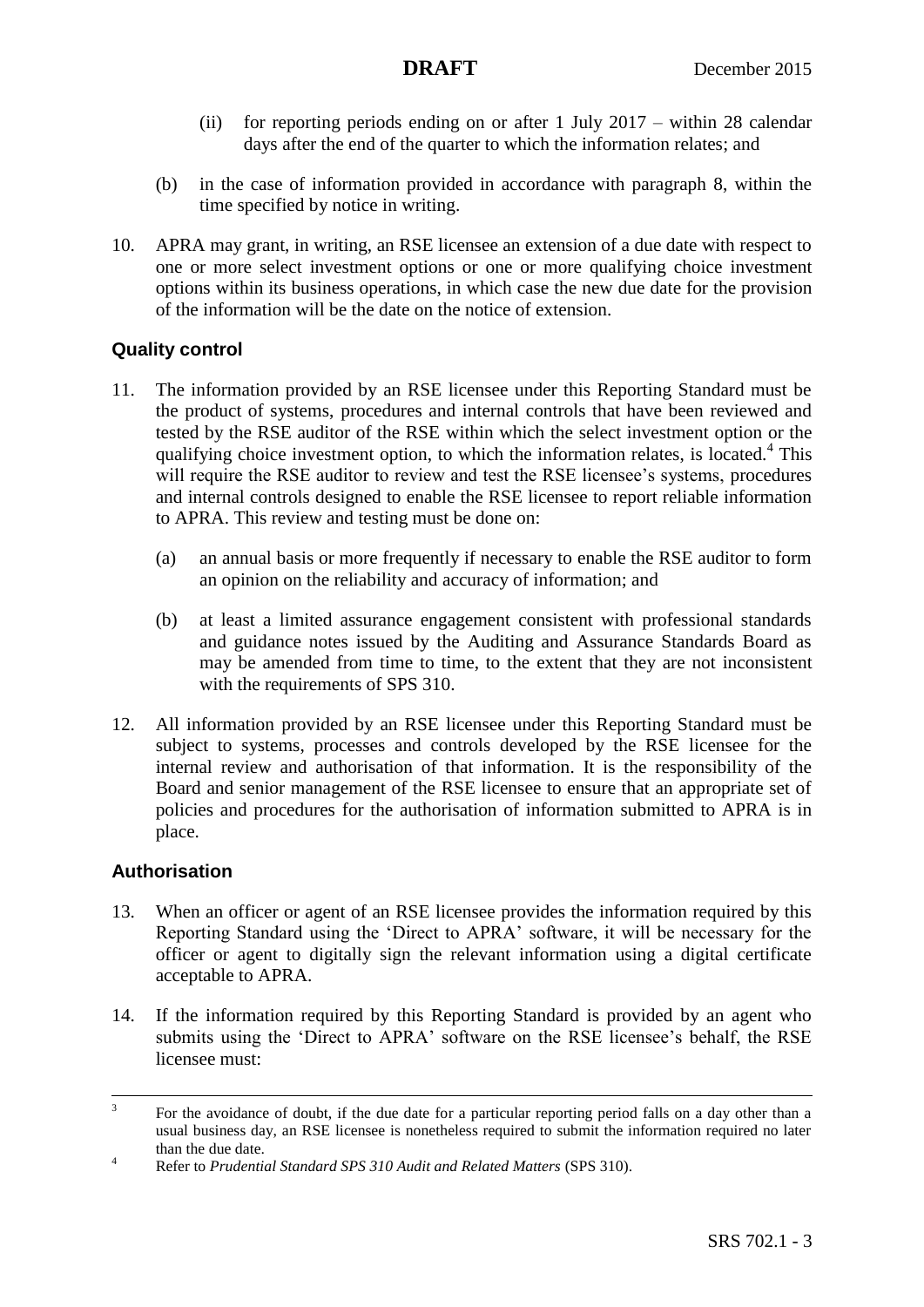- (a) obtain from the agent a copy of the completed form with the information provided to APRA; and
- (b) retain the completed copy.
- 15. An officer or agent of an RSE licensee who submits the information under this Reporting Standard for, on behalf of, the RSE licensee must be authorised by either:
	- (a) the Chief Executive Officer of the RSE licensee; or
	- (b) the Chief Financial Officer of the RSE licensee.

## **Variations**

- 16. APRA may, by written notice to an RSE licensee, vary the reporting requirements of SRF 702.1 in relation to that RSE licensee or one or more select investment options or one or more qualifying choice investment options within that RSE licensee's business operations.
- 17. If, having regard to the particular circumstances of an RSE licensee, APRA considers it necessary or desirable to obtain information on an investment option that is not a select investment option or qualifying choice investment option within the meaning given in this Reporting Standard, APRA may, by notice in writing, change the reporting requirements for the particular RSE licensee.

## **Interpretation**

<span id="page-3-0"></span>18. In this Reporting Standard:

*APRA* means the Australian Prudential Regulation Authority established under the *Australian Prudential Regulation Authority Act 1998*;

*Chief Executive Officer* means the chief executive officer of the RSE licensee, by whatever name called, and whether or not he or she is a member of the Board of the RSE licensee<sup>5</sup>;

*Chief Financial Officer* means the chief financial officer of the RSE licensee, by whatever name called;

*due date* means the relevant date under paragraph [9](#page-1-2) or, if applicable, paragraph [10;](#page-2-0)

*qualifying choice investment option* has the meaning given in [proposed section 1017BA(5) of the Corporations Act];

*reporting period* means a period mentioned in paragraph [7](#page-1-1) or, if applicable, paragraph [8;](#page-1-0)

*RSE* means a registrable superannuation entity as defined in section 10(1) of the SIS Act that is not a small APRA fund or single member approved deposit fund<sup>6</sup>;

 $\overline{5}$ <sup>5</sup> Refer to *Prudential Standard SPS 510 Governance*.

<sup>6</sup> For the purposes of this Reporting Standard, 'small APRA fund' means a superannuation entity that is a regulated superannuation fund, within the meaning of the SIS Act, which has fewer than five members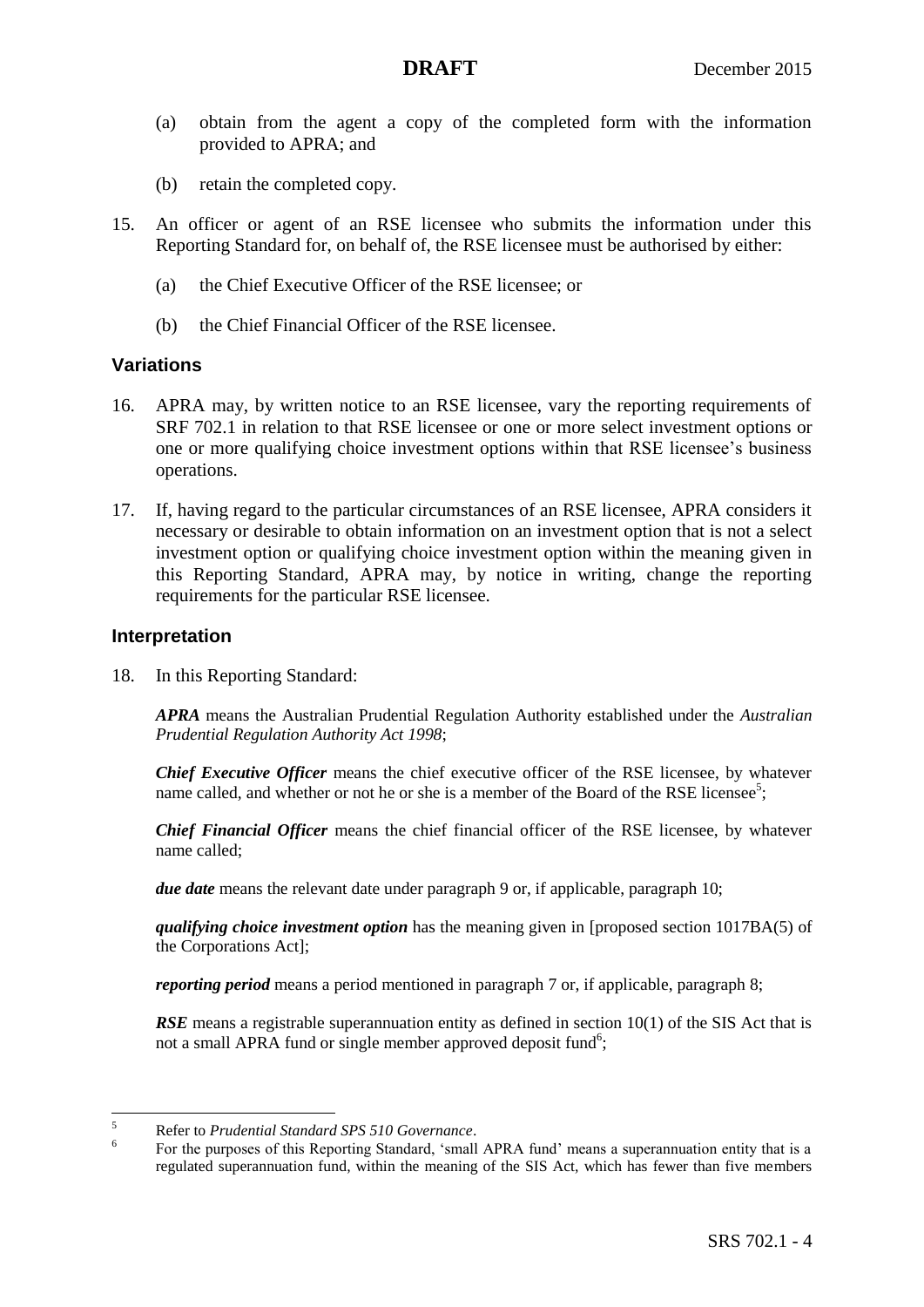**RSE auditor** means an auditor appointed by the RSE licensee to perform functions under this Reporting Standard;

*RSE licensee* has the meaning given in section 10(1) of the SIS Act;

select investment option means an investment option within an RSE<sup>7</sup>:

- (a) to which a member of that RSE may select to have all or a part of their interest directed, and that at the most recent 30 June has assets relating to non-MySuper interests which represent:
	- (i) more than five per cent of total assets of the RSE within which the investment option is located; or
	- (ii) less than five per cent of total assets of the RSE within which the investment option is located, but that are greater than \$200 million; or
- (b) which underlies:

 $\overline{a}$ 

7

- (i) a defined benefit pension within the meaning of SPS 160, where that defined benefit pension is currently being paid; or
- (ii) an interest that entitles the member who holds the interest, when benefits in respect of the interest become payable, to be paid a benefit referred to in the definition of 'defined benefit member' in SPS 160; and

*SIS Act* means *Superannuation Industry (Supervision) Act 1993*.

and 'single member approved deposit fund' means a superannuation entity that is an approved deposit fund, within the meaning of the SIS Act, and has only one member.

For the purposes of this Reporting Standard, an 'investment option' includes but is not limited to premixed options, investment vehicles and instruments that are made available, or have previously been made available, by the RSE licensee from which members of an RSE can select when determining how their interest is to be invested. Refer to *Reporting Standard SRS 001.0 Profile and Structure (Baseline)*  for obligations to report information about investment options and select investment options to APRA on 30 June each year.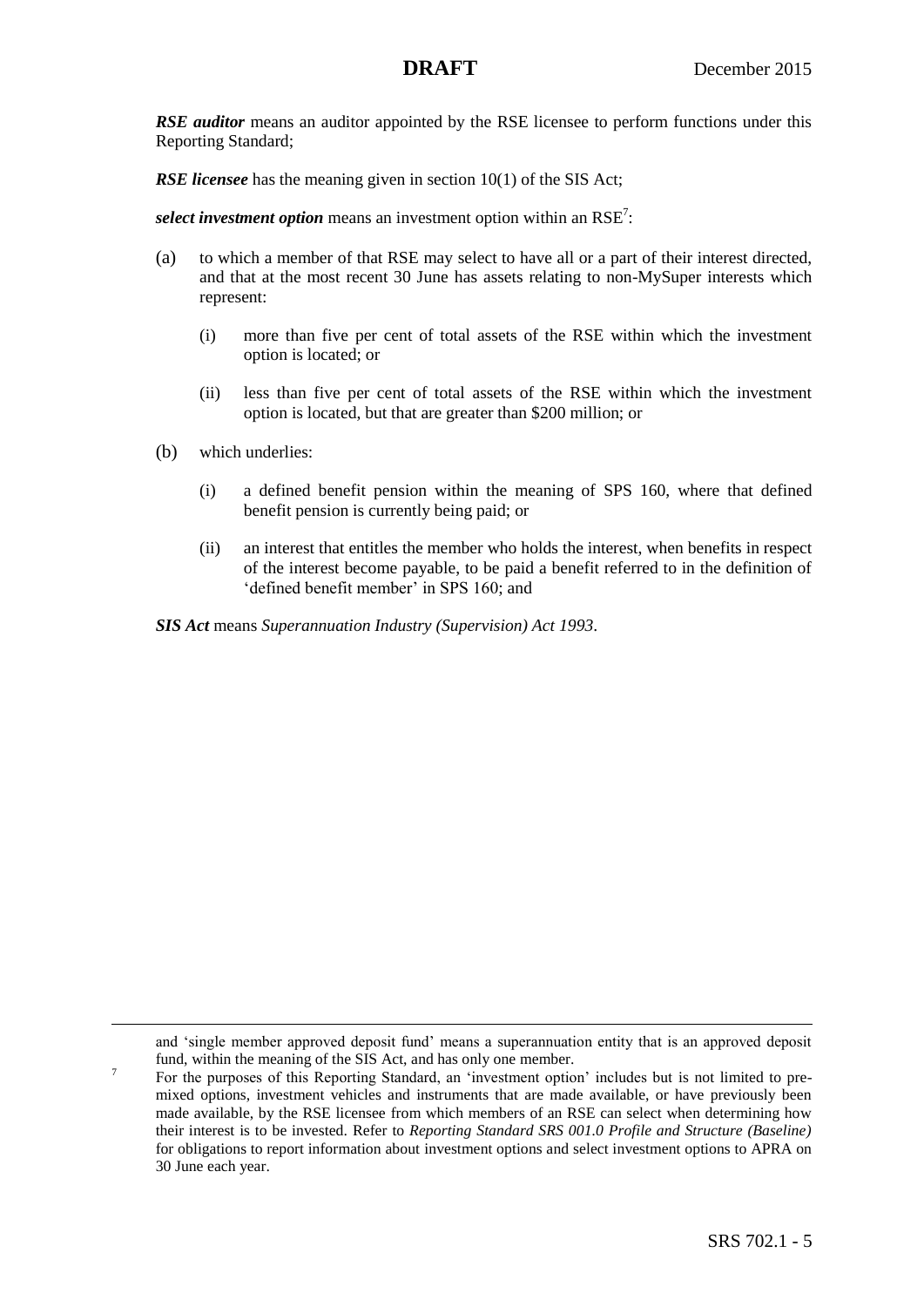## **SRF 702.1: Investment Performance (Non-MySuper Investment Options)**

| <b>Australian Business Number</b> | <b>Institution Name</b> |                                |
|-----------------------------------|-------------------------|--------------------------------|
|                                   |                         |                                |
| <b>Reporting Period</b>           | <b>Scale Factor</b>     | <b>Reporting Consolidation</b> |
|                                   |                         |                                |

## **PART A: Accumulation phase**

### **1. Investment fees, costs and taxes**

- 1.1. Investment fees
- 1.2. Indirect cost ratio investment costs
- 1.3. Representative member investment fees and costs
- 1.4. Taxes on investment income after investment fees and costs
- 1.5. Representative member taxes on investment income after investment fees and costs

## **2. Administration fees, costs and taxes**

- 2.1 Administration fees
- 2.2 Indirect cost ratio administration costs
- 2.3 Representative member administration fees and costs
- 2.4 Administration-related tax expense/benefit
- 2.5 Representative member administration-related tax expense/benefit

## **3. Advice fees, costs and taxes**

- 3.1 Advice fees
- 3.2 Indirect cost ratio advice costs
- 3.3 Representative member advice fees
- 3.4 Advice-related tax expense/benefit
- 3.5 Representative member advice-related tax expense/benefit

| <b>Dollar value</b><br>(1) | Percentage<br>value<br>(2) |
|----------------------------|----------------------------|
|                            |                            |
|                            |                            |
|                            |                            |
|                            |                            |
|                            |                            |

| <b>Dollar value</b><br>(1) | Percentage<br>value<br>(2) |
|----------------------------|----------------------------|
|                            |                            |
|                            |                            |
|                            |                            |
|                            |                            |

| <b>Dollar value</b><br>(1) | Percentage<br>value<br>(2) |
|----------------------------|----------------------------|
|                            |                            |
|                            |                            |
|                            |                            |
|                            |                            |
|                            |                            |
|                            |                            |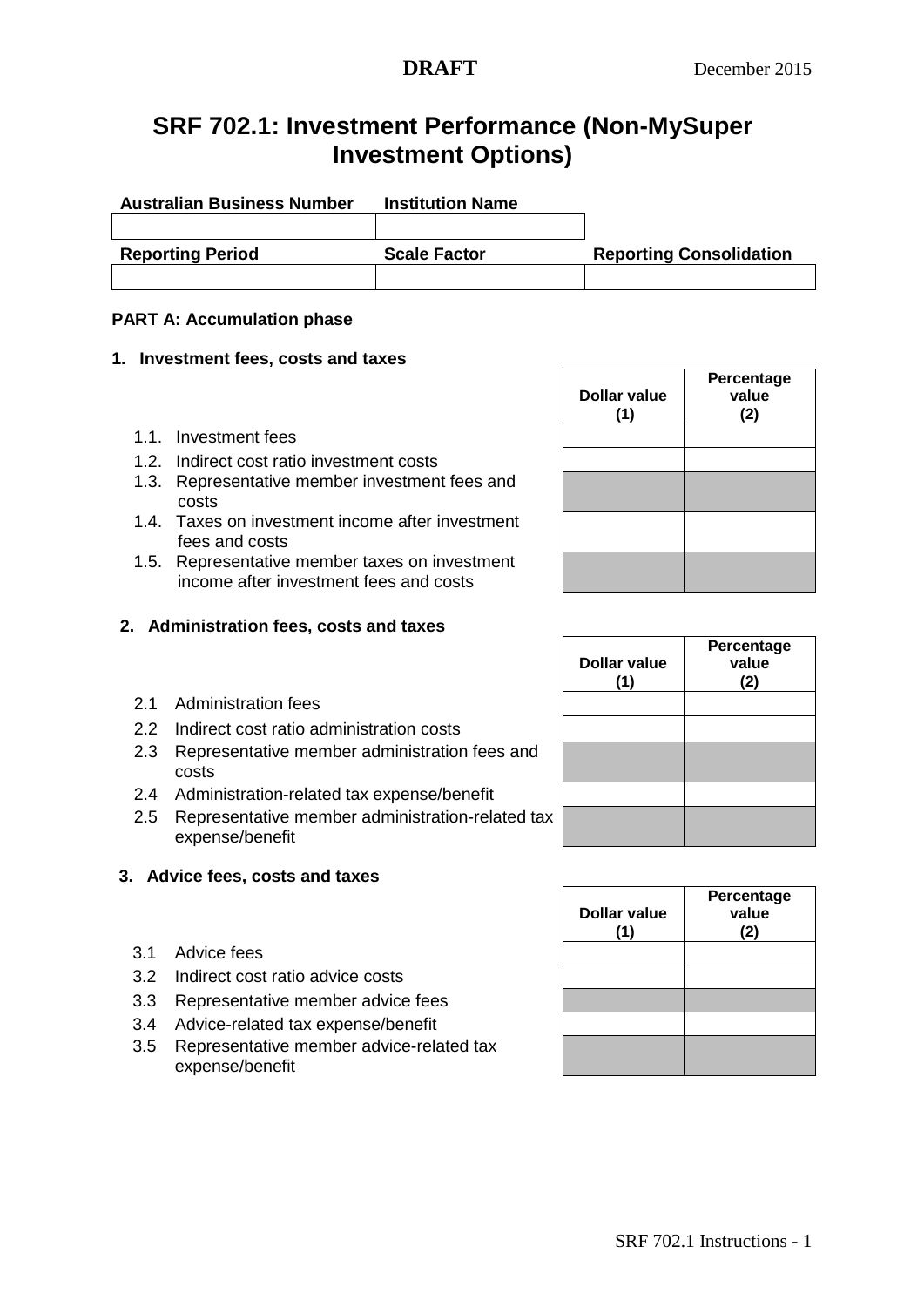**Representative member (2)**

## **4. Other fees, costs and taxes**

- 4.1 Other fees
- 4.2 Indirect cost ratio other costs
- 4.3 Representative member other fees and costs
- 4.4 Other-related tax expense/benefit
- 4.5 Representative member other-related tax expense/benefit

| <b>Dollar value</b><br>(1) | Percentage<br>value<br>(2) |
|----------------------------|----------------------------|
|                            |                            |
|                            |                            |
|                            |                            |
|                            |                            |
|                            |                            |

**Percentage value (1)**

**5. Net investment return, net return and representative member fees, costs and taxes** 

| 5.1 | Net investment return $-$ for the quarter |  |
|-----|-------------------------------------------|--|
|-----|-------------------------------------------|--|

- 5.2 Net investment return year to date
- 5.3 Net return
- 5.4 Representative member fees and costs
- 5.5 Representative member fees, costs and taxes

### **PART B: Pension phase**

### **6. Investment fees, costs and taxes**

- 6.1 Investment fees
- 6.2 Indirect cost ratio investment costs
- 6.3 Representative member investment fees and costs
- 6.4 Taxes on investment income after investment fees and costs
- 6.5 Representative member taxes on investment income after investment fees and costs

## **7. Administration fees, costs and taxes**

- 7.1 Administration fees
- 7.2 Indirect cost ratio administration costs
- 7.3 Representative member administration fees and costs
- 7.4 Administration-related tax expense/benefit
- 7.5 Representative member administration-related tax expense/benefit

| Percentage<br>value<br>(2) |
|----------------------------|
|                            |
|                            |
|                            |
|                            |
|                            |
|                            |
|                            |

| <b>Dollar value</b><br>(1) | Percentage<br>value<br>(2) |
|----------------------------|----------------------------|
|                            |                            |
|                            |                            |
|                            |                            |
|                            |                            |
|                            |                            |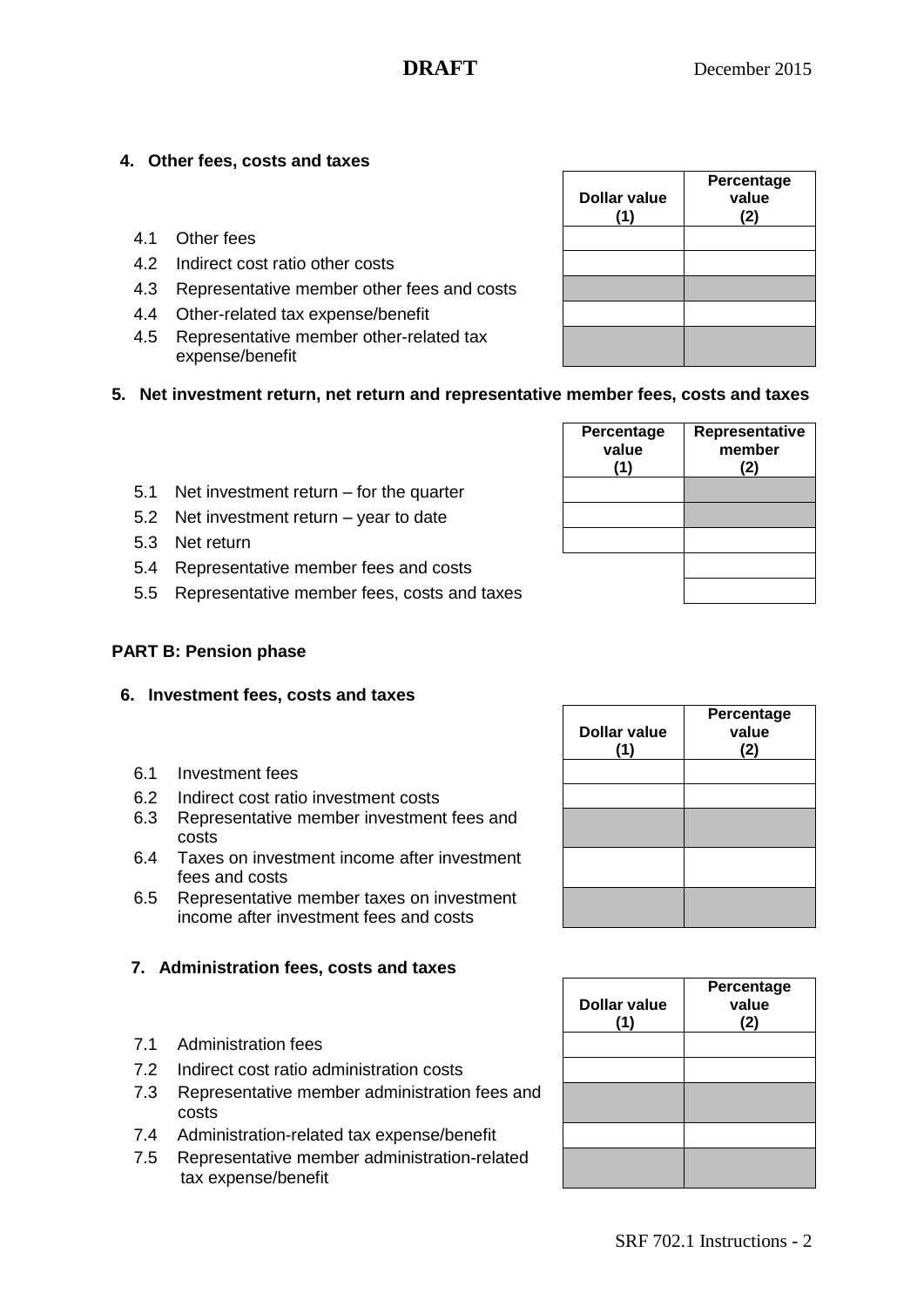## **8. Advice fees, costs and taxes**

- 8.1 Advice fees
- 8.2 Indirect cost ratio advice costs
- 8.3 Representative member advice fees and costs
- 8.4 Advice-related tax expense/benefit
- 8.5 Representative member advice-related tax expense/benefit

## **9. Other fees, costs and taxes**

- 9.1 Other fees
- 9.2 Indirect cost ratio other costs
- 9.3 Representative member other fees and costs
- 9.4 Other-related tax expense/benefit
- 9.5 Representative member other-related tax expense/benefit

## **10. Net investment return, net return and representative member fees, costs and taxes**

- 10.1 Net investment return for the quarter
- 10.2 Net investment return year to date
- 10.3 Net return
- 10.4 Representative member fees and costs
- 10.5 Representative member fees, costs and taxes

| <b>Dollar value</b><br>(1) | Percentage<br>value<br>(2) |
|----------------------------|----------------------------|
|                            |                            |
|                            |                            |
|                            |                            |

| <b>Dollar value</b><br>(1) | Percentage<br>value<br>(2) |
|----------------------------|----------------------------|
|                            |                            |
|                            |                            |
|                            |                            |
|                            |                            |
|                            |                            |

| Percentage<br>value<br>(1) | Representative<br>member<br>(2) |
|----------------------------|---------------------------------|
|                            |                                 |
|                            |                                 |
|                            |                                 |
|                            |                                 |
|                            |                                 |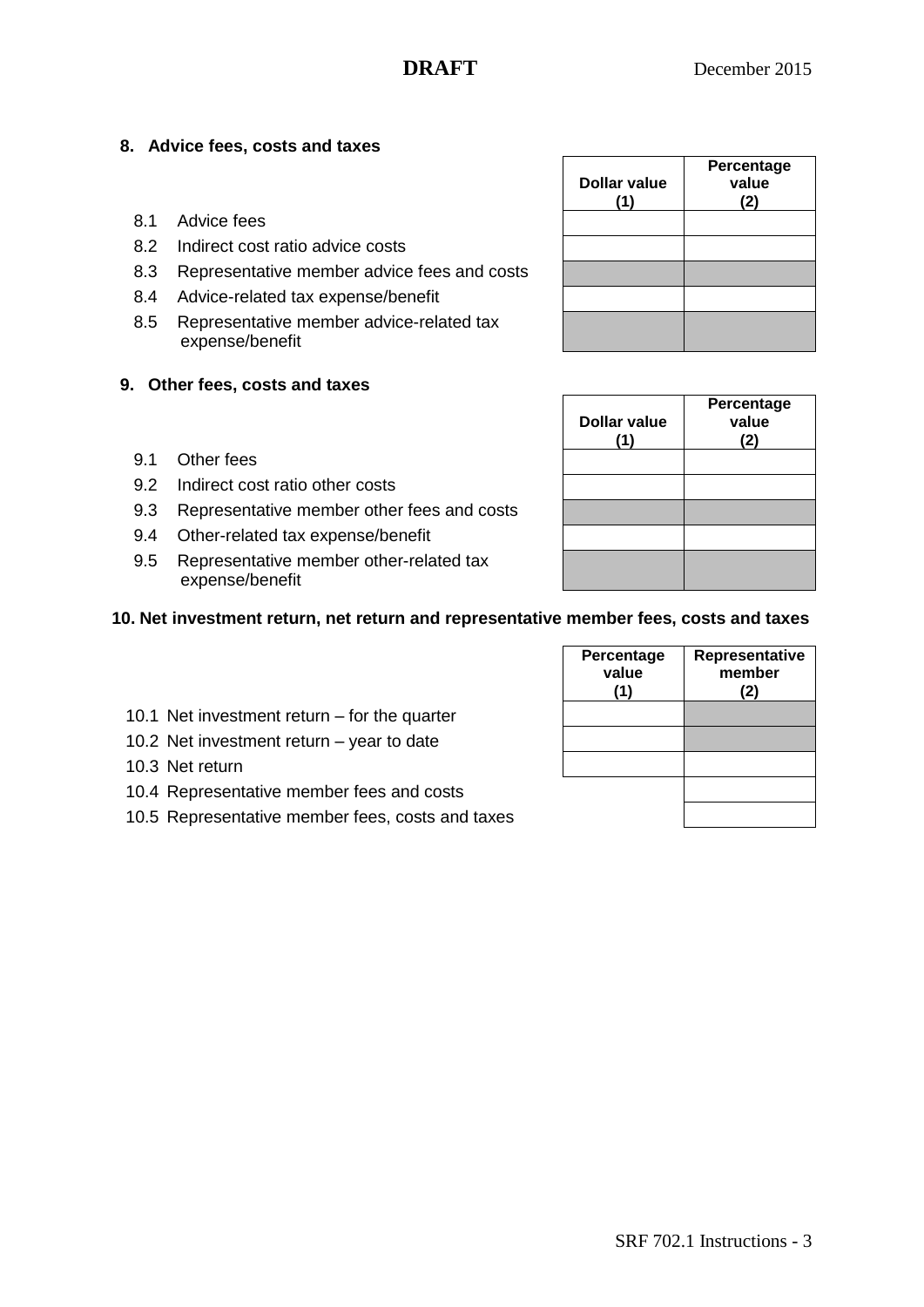# **Reporting Form SRF 702.1**

# **Investment Performance (Non-MySuper investment Options)**

# **Instructions**

These instructions assist completion of *Reporting Form SRF 702.1 Investment Performance (Non-MySuper Investment Options)* (SRF 702.1). SRF 702.1 collects information related to investment performance. Information reported in SRF 702.1 is required primarily for prudential and publication purposes. Information reported in SRF 702.1 is also required for the purposes of the Australian Securities and Investments Commission (ASIC).

# **Reporting level**

SRF 702.1 must be completed for each:

- (a) qualifying choice investment option<sup>1</sup>; and
- (b) select investment option within an RSE licensee's business operations that meets either paragraph  $(a)(i)$  or paragraph  $(a)(ii)$  of the definition of select investment option in paragraph [18](#page-3-0) of *Reporting Standard SRS 702.1 Investment Performance (Non-MySuper*   $\overline{\text{investment Options}}$  and does not underlie solely defined benefit interests<sup>2</sup>.

## **Reporting basis and unit of measurement**

Do not report SRF 702.1 in accordance with the Australian Accounting Standards. However, an RSE licensee must ensure that the information reported is the most accurate information the RSE licensee has available by the due date. This may, for example, include asset valuations or indirect costs related to third party providers reported to the RSE licensee after the end of the quarter.

APRA expects an RSE licensee would report in respect of 'transactional prices' only where no further information is made available to the RSE licensee between the end of the quarter and the reporting due date. A transaction price for a particular day is the price at which the

 $\mathbf{1}$ Refer to [proposed section 1017BA(5) of the Corporations Act].

 $\overline{2}$ For the purposes of this Reporting Standard, an RSE licensee's 'business operations' includes all activities as an RSE licensee (including the activities of each RSE of which it is the licensee), and all other activities of the RSE licensee to the extent that they are relevant to, or may impact on, its activities as an RSE licensee. For the avoidance of doubt, if the RSE licensee has more than one select investment option or qualifying choice investment option within its business operations, the RSE licensee must separately provide the information required by the form for each select investment option or qualifying choice investment option within its business operations. For the purposes of this Reporting Standard, 'defined benefit interests' refers to a defined benefit pension within the meaning of *Prudential Standard SPS 160 Defined Benefit Matters* (SPS 160) (where that defined benefit pension is currently being paid) or an interest that entitles the member who holds the interest, when benefits in respect of the interest become payable, to be paid a benefit referred to in the definition of 'defined benefit member' of SPS 160.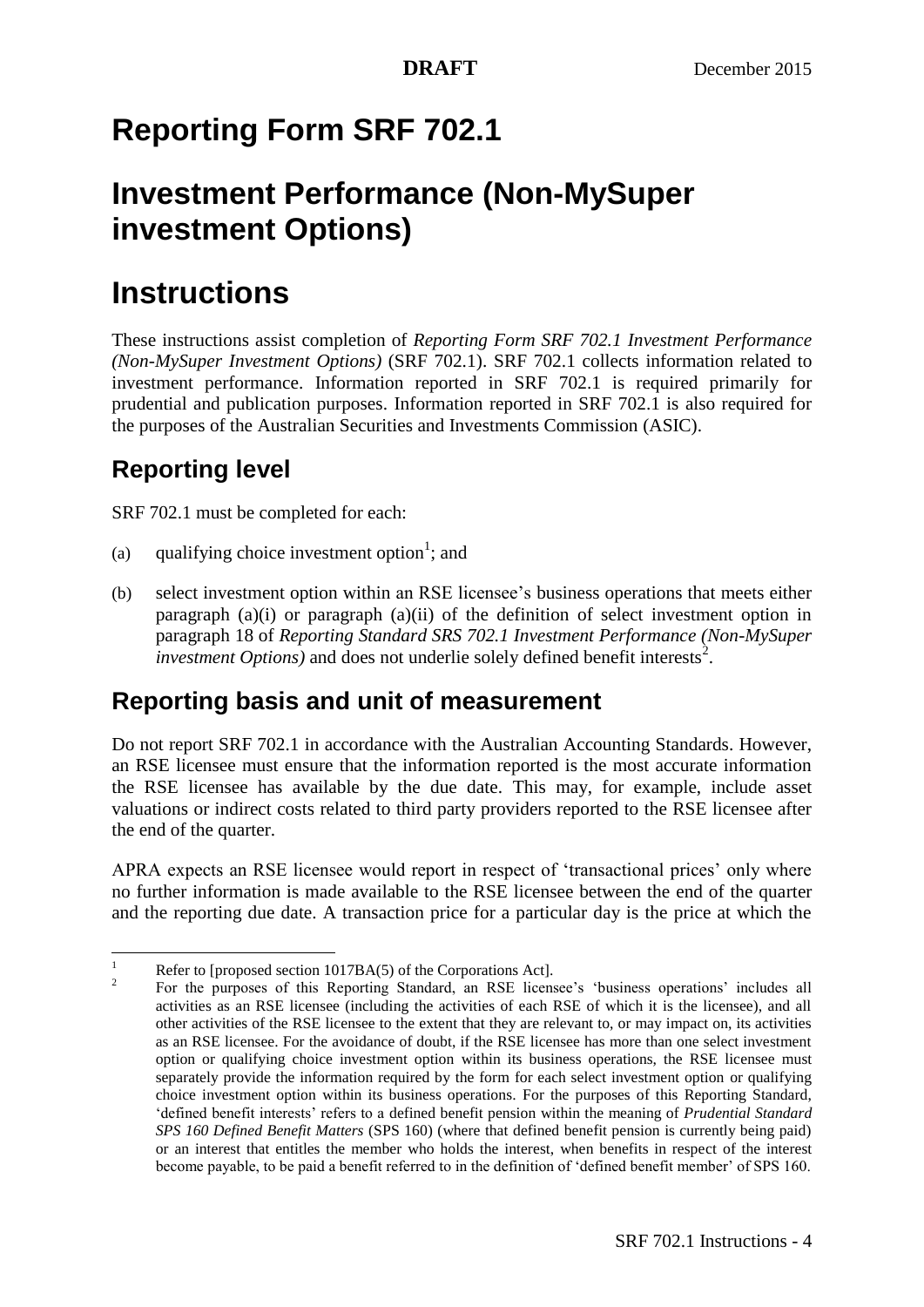RSE processes contributions and benefits during the normal course of that day.

Items on SRF 702.1 must be reported as at the end of the reporting period or with respect to transactions that occurred during the reporting period. Report information with respect to transactions that occurred during the reporting period on a year to date basis, rather than for the individual quarter alone, except where otherwise specified.

Items on SRF 702.1 are to be reported as dollars and cents on a per member basis or percentages. Report percentages as whole numbers to two decimal places. For example, 10 per cent is to be reported as 10.00.

Report percentage net investment returns as percentages of the assets adjusted for cash flows as they occur (i.e. time-weighted), unless otherwise specified. Cash flows include, but are not limited to, contributions, switches, transfers, rollovers or benefit payments.

These instructions specify the reporting basis, unit of measurement and look-through basis that applies to each item.

## **Specific instructions**

Terms highlighted in *bold italics* indicate that the definition is provided in these instructions.

For the purposes of these instructions, a 'fee' is an amount directly charged to members (regardless of who pays the fee) and a 'cost' is an amount incurred by the RSE licensee. The definitions of 'fee' and 'cost' are mutually exclusive.

Part A must be completed for each select investment option and each qualifying choice investment option. Part B is only relevant to a select investment option.

For a select investment option that contains member interests in both the accumulation phase (Part A) and pension phase (Part B), report item 1 to item 10 inclusive. For a select investment option that contains member interests in the accumulation phase only, report only item 1 to item 5 (Part A). For a select investment option that contains member interests in the pension phase only, report only item 6 to item 10 inclusive (Part B).

For the purposes of reporting in respect of a *representative member*, if there is a range in the amount of the fees, costs and taxes that may be charged for a select investment option or qualifying choice investment option, report the highest fee, cost or tax in the range for the *representative member* within the select investment option or the qualifying choice investment option. If a fee, cost or tax would not apply to a member who remained fully invested in the select investment option or the qualifying choice investment option during the reporting period (for example, activity fees such as an exit fee or switching fee), do not report the fee, cost or tax in SRF 702.1.

## **Comparison to Product Disclosure Statement requirements**

Schedule 10 of the Corporations Regulations provides the requirements for disclosing fees and costs on a Product Disclosure Statement (PDS).

SRF 702.1 collects information about the experience of the RSE with respect to those fees and costs that were disclosed in a PDS, where applicable.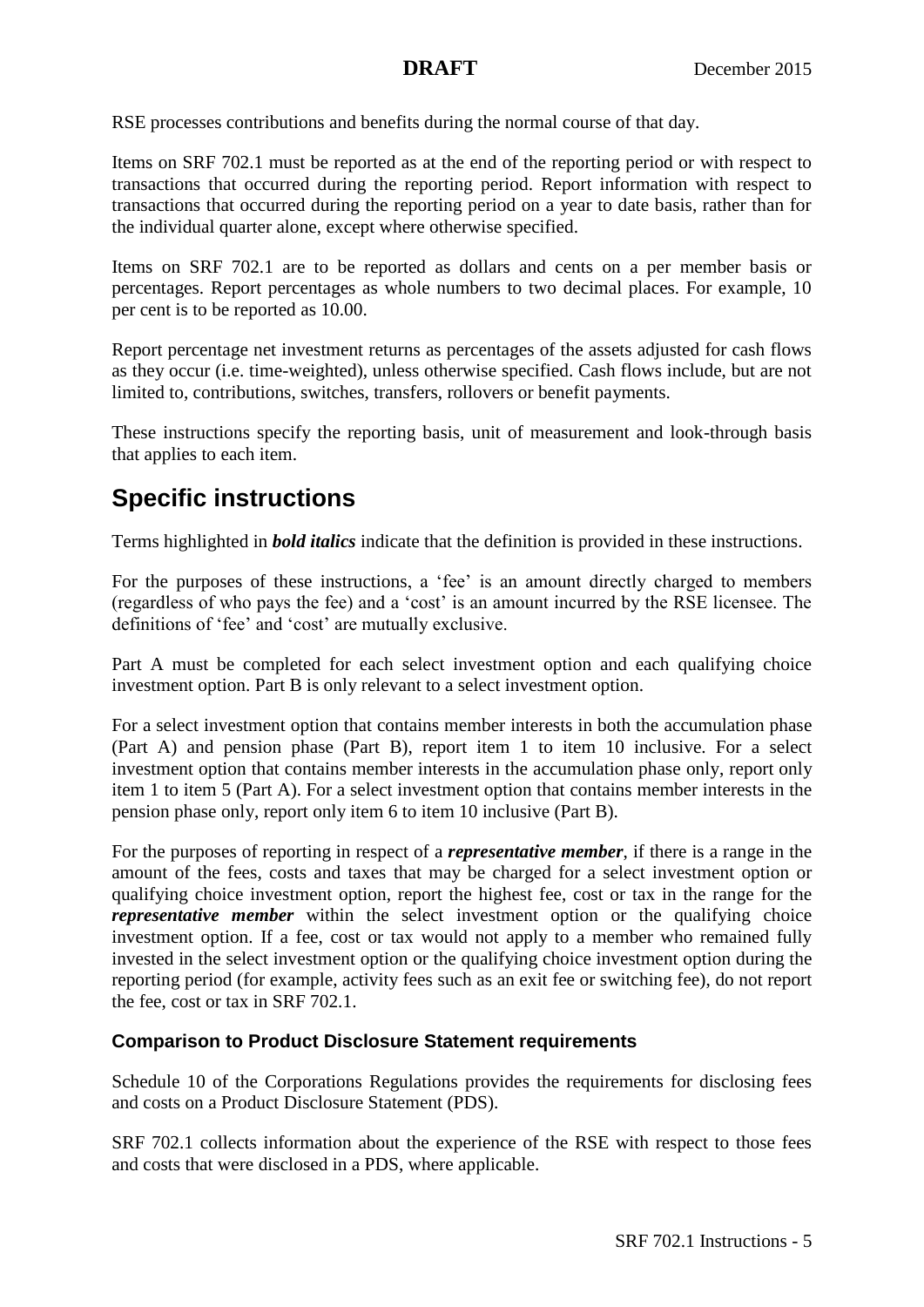For the purposes of these instructions, fees and costs must be reported 'gross of tax obligations' where 'gross of tax obligations' refers to gross of income tax, GST and stamp duty consistent with the manner in which they are required to be disclosed in Product Disclosure Statements. Reference: Schedule 10 and Schedule 10D of the Corporations Act. This means the fees and costs must be reported prior to taking into account any benefit of a tax deduction relating to a fee that is passed on to a member either as a reduction in tax on contributions or through the deduction of a fee that is lower than what is reported to take account of the tax deduction.

SRF 702.1 requires an RSE licensee to report information about the *indirect cost ratio* (ICR) reported on the Product Disclosure Statement into four sub-categories: *indirect cost ratio investment costs* reported in item 1.2 and item 6.2, *indirect cost ratio administration costs* reported in item 2.2 and item 7.2, *indirect cost ratio advice costs* reported in item 3.2 and item 8.2 and *indirect cost ratio other costs* reported in item 4.2 and item 9.2. The sum of these four sub-categories is expected to equal to the value of the *indirect cost ratio*.

*Example: the ICR reported on the PDS is 2.00 per cent. Of this 2.00 per cent, 1.5 per cent relates to investment costs, 0.3 relates to administration costs, 0.1 relates to advice costs. Note that*  $1.5 + 0.3 + 0.1 = 1.9$  *is less than the value of the ICR, indicating that costs other than these three sub-categories are included in the ICR. The remaining 0.1 per cent is to be reported under item 4.2.*

## **PART A: Accumulation phase**

## **Investment fees, costs and taxes**

Item 1 collects investment fees, costs and taxes in respect of the accumulation phase.

**Reporting basis:** report item 1 in relation to changes in net assets during the reporting period.

Unit of measurement: report item 1 column 1 as dollars and cents on a per member basis; report item 1 column 2 as a percentage of member balance.

| <b>Item 1</b> | For item 1.1, item 1.2 and item 1.4, if some, or all, of the fee, cost or tax<br>is charged as a dollar amount per member, report the dollar amount per<br>member in column 1; otherwise, leave column 1 blank.                                          |
|---------------|----------------------------------------------------------------------------------------------------------------------------------------------------------------------------------------------------------------------------------------------------------|
|               | For item 1.1, item 1.2 and item 1.4, if some, or all, of the fee, cost or tax<br>is charged as a percentage of member balance, report the percentage in<br>column 2; otherwise, leave column 2 blank.                                                    |
|               | For item 1.1, item 1.2 and item 1.4, if there is a range in the amount of<br>fees that may be charged for a select investment option or qualifying<br>choice investment option, report the highest fees, costs and taxes for a<br>representative member. |
|               | Amounts reported as <i>investment fees</i> and <i>indirect cost ratio investment</i><br>costs must be mutually exclusive.                                                                                                                                |
|               | Report <i>investment fees</i> in item 1.1.                                                                                                                                                                                                               |
|               | Report <i>indirect cost ratio investment costs</i> in item 1.2.                                                                                                                                                                                          |
|               | Item 1.3 is a derived item. Report the value of the total <i>investment fees</i>                                                                                                                                                                         |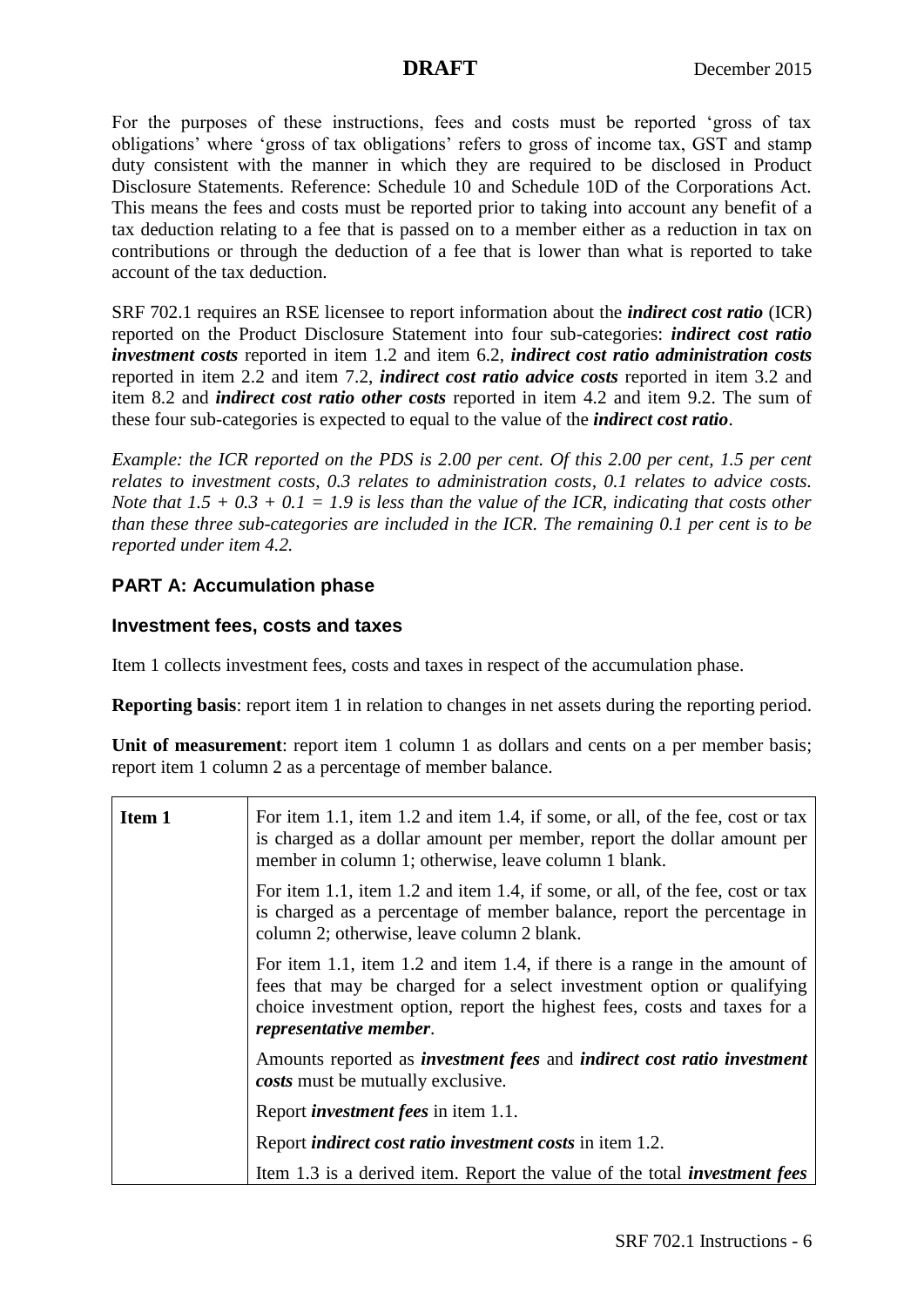|                                                                        | and <i>indirect cost ratio investment costs</i> reported in item 1.1 and item 1.2<br>that would be charged for a <i>representative member</i> in item 1.3.                                                                                                                                                                       |
|------------------------------------------------------------------------|----------------------------------------------------------------------------------------------------------------------------------------------------------------------------------------------------------------------------------------------------------------------------------------------------------------------------------|
|                                                                        | Calculate the value reported in item 1.3 column 1 as the sum of: item<br>1.1 column 1 and item 1.2 column 1 and (item 1.1 column 2 divided<br>by 100, multiplied by 50000 and item 1.2 column 2 divided by 100,<br>multiplied by 50000); and                                                                                     |
|                                                                        | Calculate the value reported in item 1.3 column 2 as the sum of:<br>(item 1.1 column 1 divided by 50000, multiplied by 100 and item 1.2<br>column 1 divided by 50000, multiplied by 100) and item 1.1 column<br>2 and item 1.2 column 2.                                                                                         |
|                                                                        | Report taxes on investment income after investment fees and costs in<br>item 1.4 as an accrual movement of realised and unrealised taxes.                                                                                                                                                                                        |
|                                                                        | Item 1.5 is a derived item. Report the value of <i>taxes on investment</i><br>income after investment fees and costs, reported in item 1.4 that would<br>be charged for a <i>representative member</i> in item 1.5.                                                                                                              |
|                                                                        | Calculate the value reported in item 1.5 column 1 as the sum of: item<br>1.4 column 1 and (item 1.4 column 2 divided by 100, multiplied by<br>50000); and                                                                                                                                                                        |
|                                                                        | Calculate the value reported in item 1.5 column 2 as the sum of:<br>$\bullet$<br>(item 1.4 column 1 divided by 50000, multiplied by 100) and item<br>1.4 column 2.                                                                                                                                                               |
| <b>Investment</b> fee                                                  | Represents a fee charged to a member, gross of tax obligations, that<br>relates to the investment of the assets of the entity.                                                                                                                                                                                                   |
| <b>Indirect cost</b><br>ratio                                          | Represents the ratio of the total of the indirect costs for a MySuper<br>product or an investment option, to the total average net assets of the<br>superannuation entity attributed to the MySuper product or investment<br>option. Reference: cl. 104(1) of Schedule 10 to the Corporations<br>Regulations.                    |
| <b>Indirect cost</b><br>ratio<br>investment<br>costs                   | Represents the portion of the indirect cost ratio that relates to investment<br>costs. These costs must be shown gross of tax obligations.                                                                                                                                                                                       |
| Taxes on<br>investment<br>income after<br>investment fees<br>and costs | Represents income tax expense/benefit that is associated with net<br>investment income or due to investment related activities, net of<br>investment fees and costs. Includes: accruals for taxes associated with<br>investment income or investment related activities, capital gains tax and<br>investment related income tax. |
| Representative                                                         | Represents a member who is fully invested in the given investment                                                                                                                                                                                                                                                                |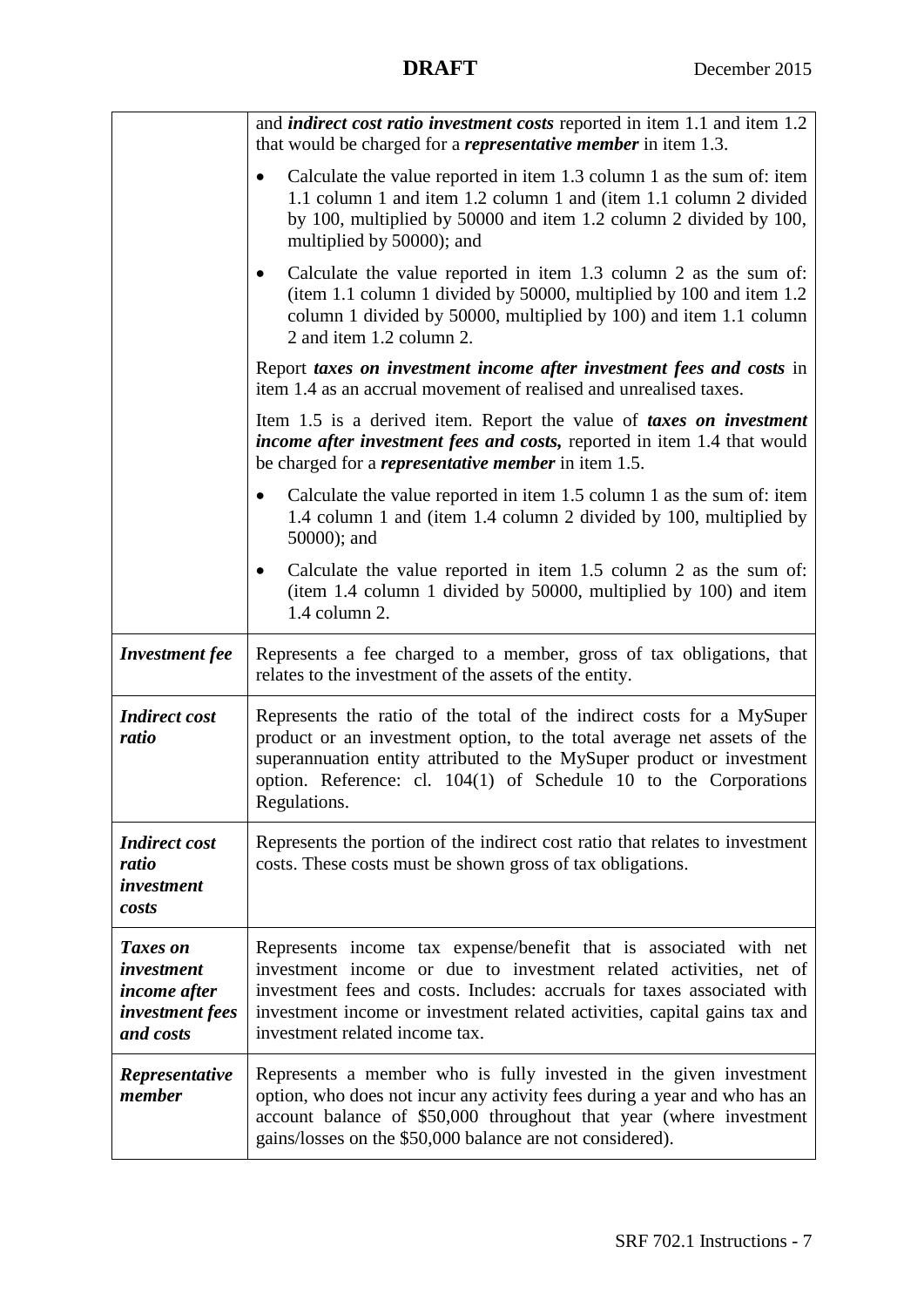## **Administration fees, costs and taxes**

Item 2 collects administration fees, costs and taxes in respect of the accumulation phase.

**Reporting basis:** report item 2 in relation to changes in net assets during the reporting period.

**Unit of measurement**: report item 2 column 1 as dollars and cents on a per member basis; report item 2 column 2 as a percentage of member balance.

| Item <sub>2</sub> | For item 2.1, item 2.2 and item 2.4, if some, or all, of the fee, cost or tax<br>is charged as a dollar amount per member, report the dollar amount per<br>member in column 1; otherwise, leave column 1 blank.                                                                   |
|-------------------|-----------------------------------------------------------------------------------------------------------------------------------------------------------------------------------------------------------------------------------------------------------------------------------|
|                   | For item 2.1, item 2.2 and item 2.4, if some, or all, of the fee, cost or tax<br>is charged as a percentage of member balance, report the percentage in<br>column 2; otherwise, leave column 2 blank.                                                                             |
|                   | For item 2.1, item 2.2 and item 2.4, if there is a range in the amount of<br>fees, costs and taxes that may be charged for a select investment option or<br>qualifying choice investment option, report the highest fees, costs and<br>taxes for a <i>representative member</i> . |
|                   | Amounts reported as <i>administration fees</i> and <i>indirect cost ratio</i><br><i>administration costs</i> must be mutually exclusive.                                                                                                                                          |
|                   | Report <i>administration fees</i> in item 2.1.                                                                                                                                                                                                                                    |
|                   | Report <i>indirect cost ratio administration costs</i> in item 2.2.                                                                                                                                                                                                               |
|                   | Item 2.3 is a derived item. Report the sum of the <i>administration fees</i><br>reported in item 2.1 and <i>indirect cost ratio administration costs</i> reported<br>in item 2.2 that would be charged for a <i>representative member</i> in item<br>2.3.                         |
|                   | Calculate the value reported in item 2.3 column 1 as the sum of: item<br>2.1 column 1 and item 2.2 column 1 and (item 2.1 column 2 divided<br>by 100, multiplied by 50000 and item 2.2 column 2 divided by 100,<br>multiplied by 500000; and                                      |
|                   | Calculate the value reported in item 2.3 column 2 as the sum of:<br>$\bullet$<br>(item 2.1 column 1 divided by 50000, multiplied by 100 and item 2.2<br>column 1 divided by 50000, multiplied by 100) and item 2.1 column<br>2 and item 2.2 column 2.                             |
|                   | Report <i>administration-related tax expense/benefit</i> in item 2.4. Report a<br>benefit as a negative number.                                                                                                                                                                   |
|                   | Item 2.5 is a derived item. Report the value of the <i>administration-related</i><br>tax expense/benefit reported in item 2.4 that would be charged for a<br><i>representative member</i> in item 2.5.                                                                            |
|                   | Calculate the value reported in item 2.5 column 1 as the sum of: item<br>2.4 column 1 and (item 2.4 column 2 divided by 100, multiplied by<br>50000); and                                                                                                                         |
|                   | Calculate the value reported in item 2.5 column 2 as the sum of:<br>(item 2.4 column 1 divided by 50000, multiplied by 100) and item                                                                                                                                              |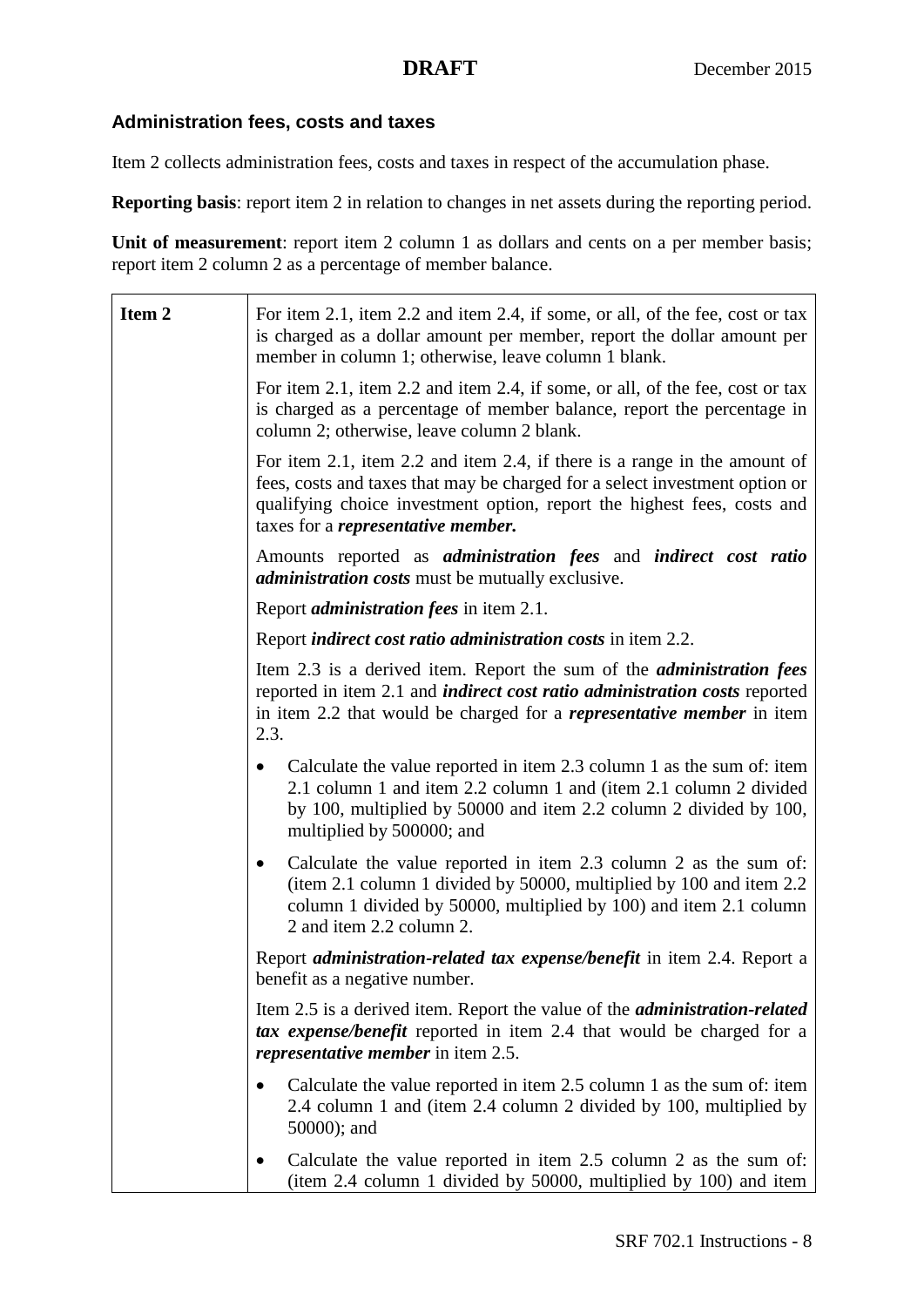|                                                                 | $2.4$ column $2.$                                                                                                                          |
|-----------------------------------------------------------------|--------------------------------------------------------------------------------------------------------------------------------------------|
| <b>Administration</b><br><i>fee</i>                             | Represents a fee, gross of tax obligations, that relates to the<br>administration or operation of the fund.                                |
| <b>Indirect cost</b><br>ratio<br><i>administration</i><br>costs | Represents the portion of the indirect cost ratio relating to administration<br>costs. These costs must be shown gross of tax obligations. |
| <b>Administration</b><br>related tax<br>expense/benefit         | Represents the tax expense or benefit derived from administration fees or<br>costs charged to a member.                                    |

## **Advice fees, costs and taxes**

Item 3 collects advice fees, costs and taxes in respect of the accumulation phase.

**Reporting basis:** report item 3 in relation to changes in net assets during the reporting period.

Unit of measurement: report item 3 column 1 as dollars and cents on a per member basis; report item 3 column 2 as a percentage of member balance.

| Item 3 | For item 3.1, item 3.2 and item 3.4, if some, or all, of the fee, cost or tax<br>is charged as a dollar amount per member, report the dollar amount per<br>member in column 1; otherwise, leave column 1 blank.                                                                   |
|--------|-----------------------------------------------------------------------------------------------------------------------------------------------------------------------------------------------------------------------------------------------------------------------------------|
|        | For item 3.1, item 3.2 and item 3.4, if some, or all, of the fee, cost or tax<br>is charged as a percentage of member balance, report the percentage in<br>column 2; otherwise, leave column 2 blank.                                                                             |
|        | For item 3.1, item 3.2 and item 3.4, if there is a range in the amount of<br>fees, costs and taxes that may be charged for a select investment option or<br>qualifying choice investment option, report the highest fees, costs and<br>taxes for a <i>representative member</i> . |
|        | Amounts reported as <i>advice fees</i> and <i>indirect cost ratio advice costs</i> must<br>be mutually exclusive.                                                                                                                                                                 |
|        | Report <i>advice fees</i> in item 3.1.                                                                                                                                                                                                                                            |
|        | Report <i>indirect cost ratio advice costs</i> in item 3.2.                                                                                                                                                                                                                       |
|        | Item 3.3 is a derived item. Report the sum of <i>advice fees</i> reported in item<br>3.1 and <i>indirect cost ratio advice costs</i> reported in item 3.2 that would be<br>charged for a <i>representative member</i> in item 3.3.                                                |
|        | Calculate the value reported in item 3.3 column 1 as the sum of: item<br>3.1 column 1 and item 3.2 column 1 and (item 3.1 column 2 divided<br>by 100, multiplied by 50000 and item 3.2 column 2 divided by 100,<br>multiplied by 50000); and                                      |
|        | Calculate the value reported in item 3.3 column 2 as the sum of:<br>٠<br>(item 3.1 column 1 divided by 50000, multiplied by 100 and item 3.2                                                                                                                                      |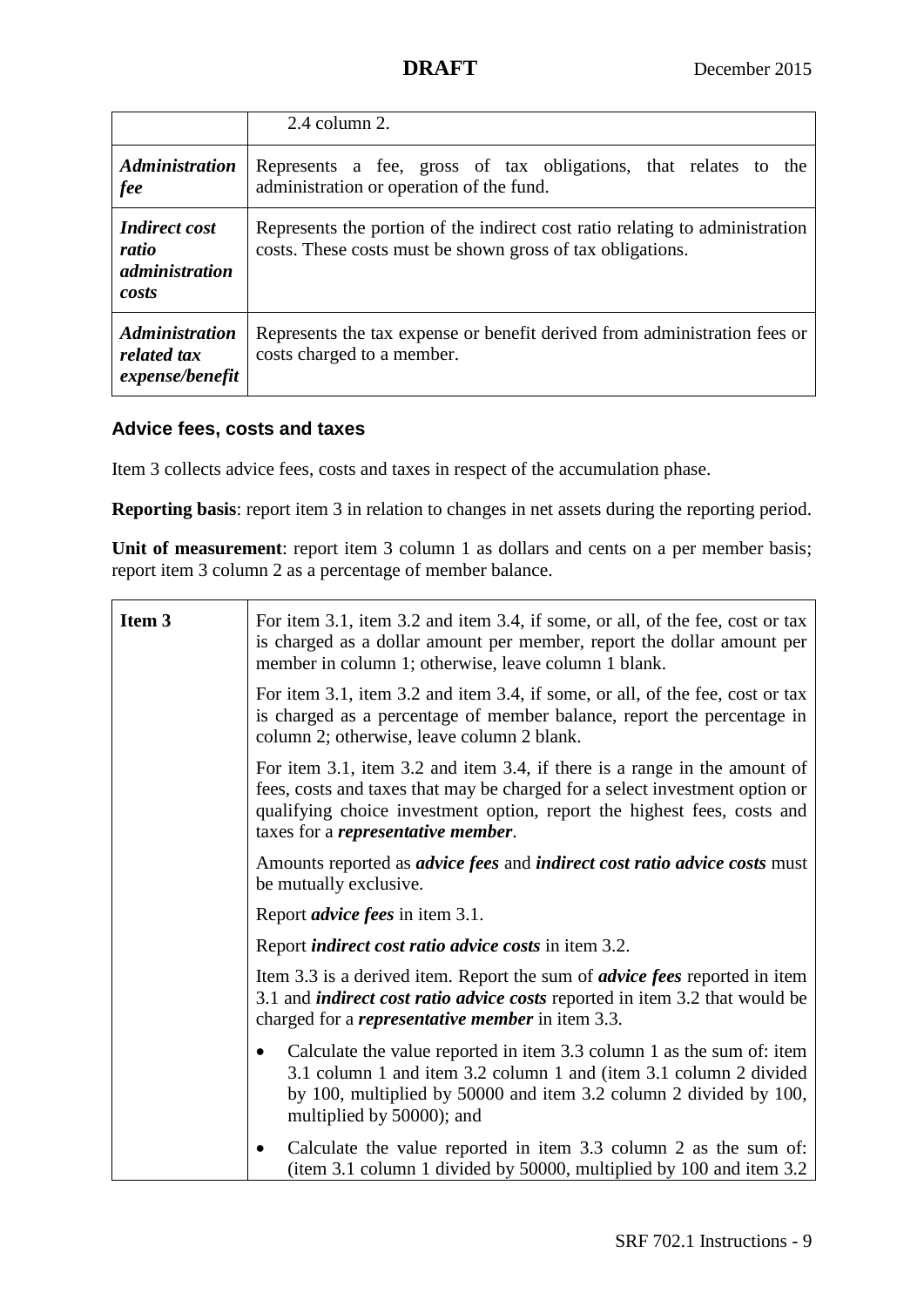|                                                 | column 1 divided by 50000, multiplied by 100) and item 3.1 column<br>2 and item 3.2 column 2.                                                                                                   |
|-------------------------------------------------|-------------------------------------------------------------------------------------------------------------------------------------------------------------------------------------------------|
|                                                 | Report <i>advice related tax expense/benefit</i> in item 3.4. Report a benefit as<br>a negative number.                                                                                         |
|                                                 | Item 3.5 is a derived item. Report the value of the <i>advice related tax</i><br>expense/benefit, reported in item 3.4 that would be charged for a<br><i>representative member</i> in item 3.5. |
|                                                 | Calculate the value reported in item 3.5 column 1 as the sum of: item<br>3.4 column 1 and (item 3.4 column 2 divided by 100, multiplied by<br>50000).                                           |
|                                                 | Calculate the value reported in item 3.6 column 2 as the sum of:<br>$\bullet$<br>(item 3.4 column 1 divided by 50000, multiplied by 100) and item<br>3.4 column 2.                              |
| Advice fee                                      | Represents a fee, gross of tax obligations, that relates to the provision of<br>financial product advice to a member by the RSE licensee and which is<br>not incorporated into another fee.     |
| <b>Indirect cost</b><br>ratio advice<br>costs   | Represents the portion of the indirect cost ratio relating to advice costs.<br>These costs must be shown gross of tax obligations.                                                              |
| <b>Advice related</b><br>tax<br>expense/benefit | Represents the tax expense or benefit derived from advice expenses or<br>due to advice related activities.                                                                                      |

## **Other fees, costs and taxes**

Item 4 collects other fees, costs and taxes in respect of the accumulation phase.

**Reporting basis**: report item 4 in relation to changes in net assets during the reporting period.

Unit of measurement: report item 4 column 1 as dollars and cents on a per member basis; report item 4 column 2 and 4 as a percentage of member balance.

| Item 4 | For item 4.1, item 4.2 and item 4.4, if some, or all, of the fee, cost or tax<br>is charged as a dollar amount per member, report the dollar amount per<br>member in column 1; otherwise, leave column 1 blank.                                                                                                                                                            |
|--------|----------------------------------------------------------------------------------------------------------------------------------------------------------------------------------------------------------------------------------------------------------------------------------------------------------------------------------------------------------------------------|
|        | For item 4.1, item 4.2 and item 4.4, if some, or all, of the fee, cost or tax<br>is charged as a percentage of member balance, report the percentage in<br>column 2; otherwise, leave column 2 blank.                                                                                                                                                                      |
|        | For item 4.1, item 4.2 and item 4.4, if there is a range in the amount of<br>fees, costs and taxes that may be charged for a select investment option or<br>qualifying choice investment option, report the highest fees, costs and<br>taxes for a <i>representative member</i> .<br>Amounts reported as <i>other fees</i> and <i>indirect cost ratio other costs</i> must |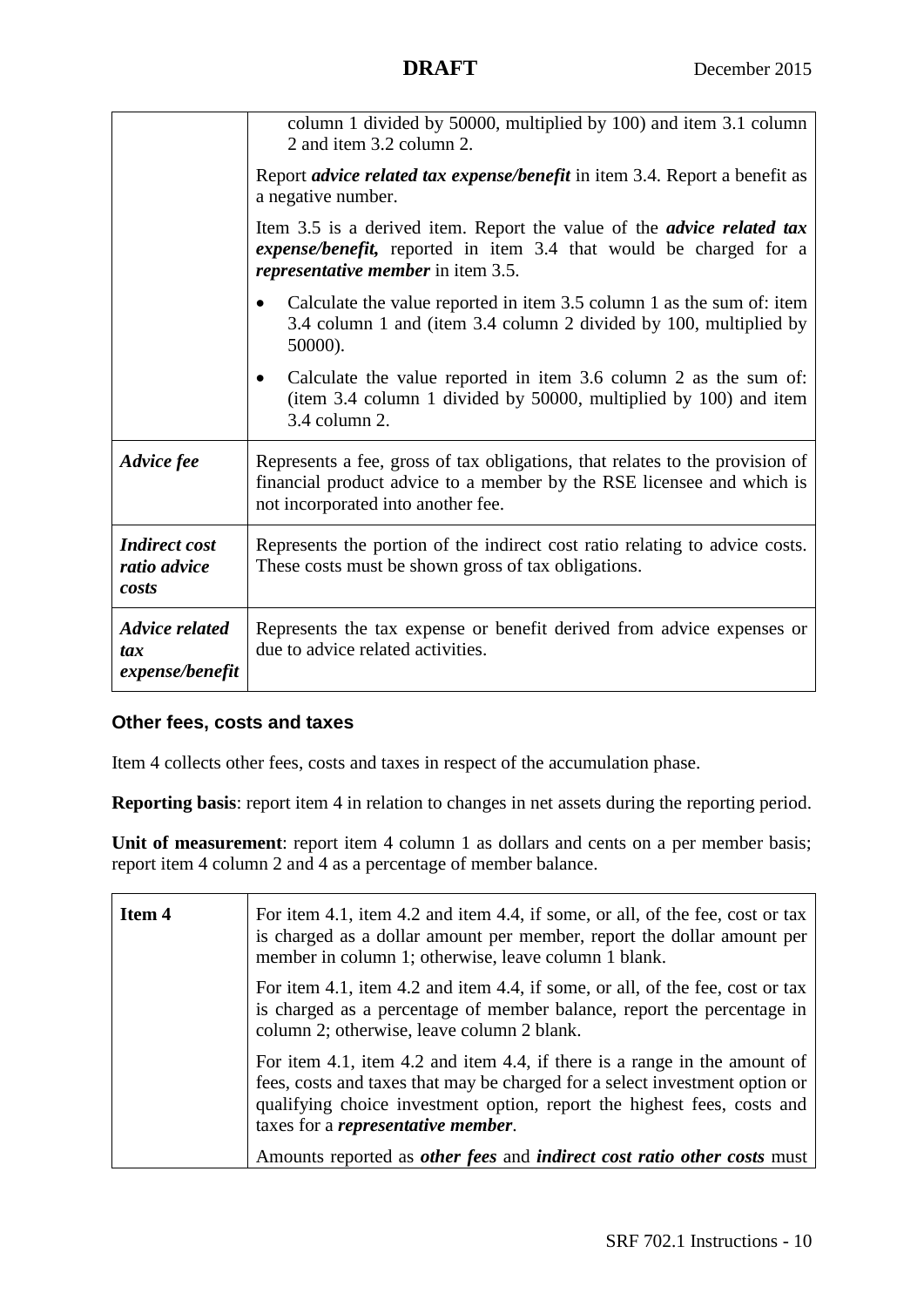|                                                | be mutually exclusive.                                                                                                                                                                                                                                                                          |
|------------------------------------------------|-------------------------------------------------------------------------------------------------------------------------------------------------------------------------------------------------------------------------------------------------------------------------------------------------|
|                                                | Report <i>other fees</i> in item 4.1.                                                                                                                                                                                                                                                           |
|                                                | Report <i>indirect cost ratio other costs</i> in item 4.2.                                                                                                                                                                                                                                      |
|                                                | Item 4.3 is a derived item. Report the sum of <i>other fees</i> reported in item<br>4.1 and <i>indirect cost ratio other costs</i> reported in item 4.2 that would be<br>charged for a <i>representative member</i> in item 4.3.                                                                |
|                                                | Calculate the value reported in item 4.3 column 1 as the sum of: item<br>$\bullet$<br>4.1 column 1 and item 4.2 column 1 and (item 4.1 column 2 divided<br>by 100, multiplied by 50000 and item 4.2 column 2 divided by 100,<br>multiplied by 50000); and                                       |
|                                                | Calculate the value reported in item 4.3 column 2 as the sum of:<br>$\bullet$<br>(item 4.1 column 1 divided by 50000, multiplied by 100 and item 4.2)<br>column 1 divided by 50000, multiplied by 100) and item 4.1 column<br>2 and item 4.2 column 2.                                          |
|                                                | Report <i>other related tax expense/benefit</i> in item 4.4. Report a benefit as<br>a negative number.                                                                                                                                                                                          |
|                                                | Item 4.5 is a derived item. Report the value of other related tax<br>expense/benefit, reported in item 4.4 that would be charged for a<br><i>representative member</i> in item 4.5.                                                                                                             |
|                                                | Calculate the value reported in item 4.5 column 1 as the sum of: item<br>$\bullet$<br>4.4 column 1 and (item 4.4 column 2 divided by 100, multiplied by<br>50000).                                                                                                                              |
|                                                | Calculate the value reported in item 4.5 column 2 as the sum of:<br>$\bullet$<br>(item 4.4 column 1 divided by 50000, multiplied by 100) and item<br>4.4 column 2.                                                                                                                              |
| Other fees                                     | Represents a fee, gross of tax obligations, that does not otherwise fall into<br>the definition of 'investment fee', 'administration fee' or 'advice fee'.                                                                                                                                      |
| <b>Indirect cost</b><br>ratio other<br>costs   | Represents the portion of the indirect cost ratio relating to costs that do<br>not otherwise fall into the definition of 'indirect ratio investment cost',<br>'indirect ratio administration cost or 'indirect ratio advice cost'. These<br>costs must be shown gross of tax obligations.       |
| <b>Other related</b><br>tax<br>expense/benefit | Represents the tax expense or benefit derived from expenses or due to<br>activities that do not otherwise fall into the definition of 'taxes on<br>investment income after investment fees and costs', 'administration<br>related tax expense/benefit' or 'advice related tax expense/benefit'. |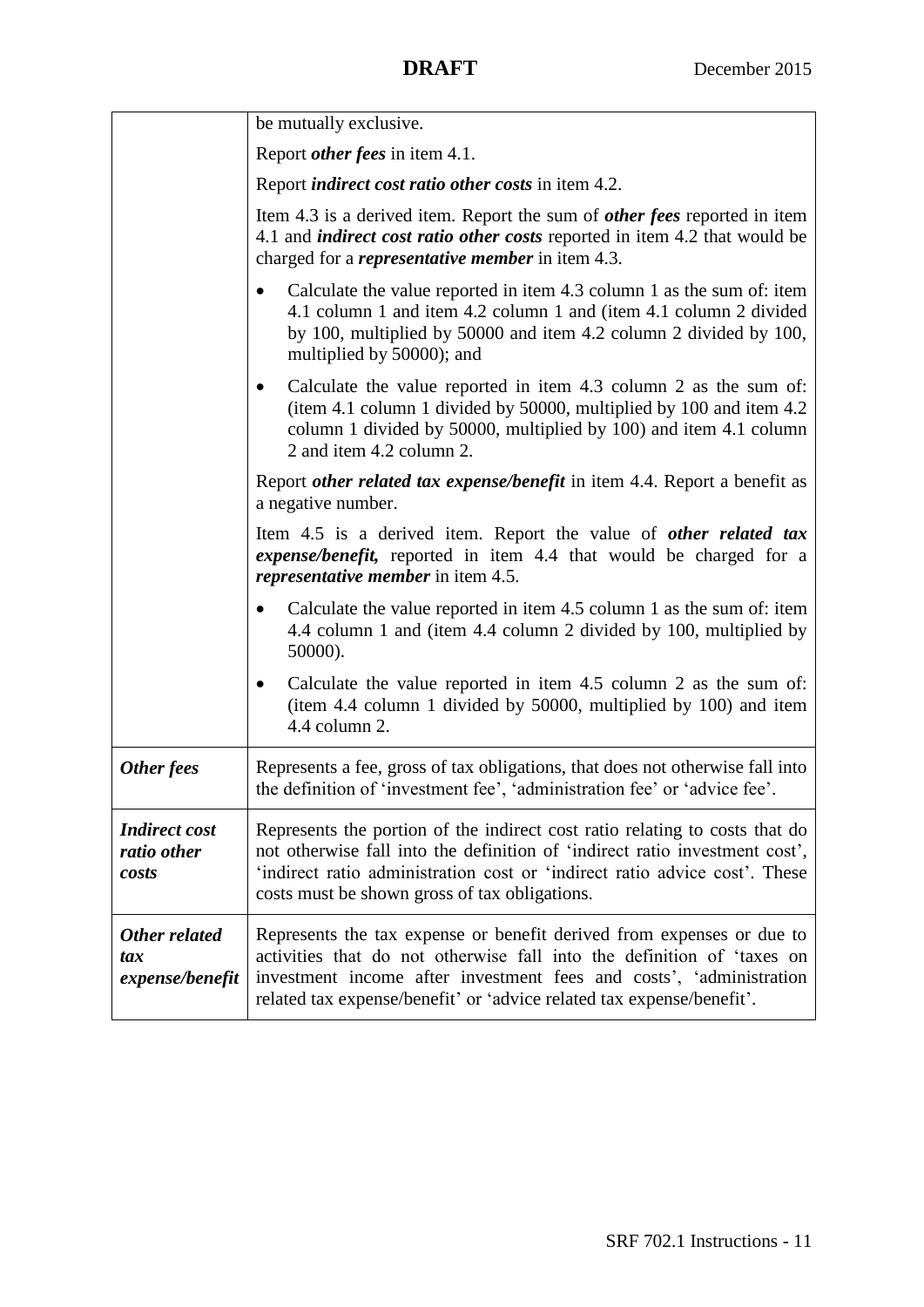## **Net investment return, net return and representative member fees, costs and taxes**

Item 5 collects the net investment return, the net return and representative fees, costs and taxes in respect of the accumulation phase.

**Reporting basis**: report item 5.1 as at the end of the reporting period in respect of the three months ending on the last day of the reporting period. Report item 5.2 to item 5.5 as at the end of the reporting period in respect of the reporting period, i.e. on a year-to-date basis.

**Unit of measurement**: report item 5 column 1 as a percentage of cash flow adjusted assets; report item 5.1 column 2, item 5.2 column 2 and item 5.3 column 2 as dollars and cents on a per member basis; report item 5.4 and item 5.5 as a dollar amount on a per member basis.

| Item 5 | Report the <i>net investment return</i> for the quarter in item 5.1 column 1 as<br>the return on investments after deducting <i>investment fees</i> , <i>indirect cost</i><br>ratio investment costs, other investment costs and taxes on investment<br>income after investment fees and costs.                                                                                                                                                                                                                                                                                                                                                                                                                                                                                                                                                                                                                                                                                                         |
|--------|---------------------------------------------------------------------------------------------------------------------------------------------------------------------------------------------------------------------------------------------------------------------------------------------------------------------------------------------------------------------------------------------------------------------------------------------------------------------------------------------------------------------------------------------------------------------------------------------------------------------------------------------------------------------------------------------------------------------------------------------------------------------------------------------------------------------------------------------------------------------------------------------------------------------------------------------------------------------------------------------------------|
|        | Item 5.1 column 2 is a derived item. Report the <i>net investment return</i> for<br>a <i>representative member</i> as a dollar amount in item 5.1 column 2 by<br>dividing item 5.1 column 1 by 100 and multiplying by 50,000.                                                                                                                                                                                                                                                                                                                                                                                                                                                                                                                                                                                                                                                                                                                                                                           |
|        | Report the <i>net investment return</i> for the year to date in item 5.2 column 1<br>as the return on investments after deducting <i>investment fees</i> , <i>indirect cost</i><br>ratio investment costs, other investment costs and taxes on investment<br>income after investment fees and costs.                                                                                                                                                                                                                                                                                                                                                                                                                                                                                                                                                                                                                                                                                                    |
|        | Item 5.2 column 2 is a derived item. Report the <i>net investment return</i> for<br>a <i>representative member</i> as a dollar amount in item 5.2 column 2 by<br>multiplying by item 5.1 column 1 by 50,000 and dividing by 100.                                                                                                                                                                                                                                                                                                                                                                                                                                                                                                                                                                                                                                                                                                                                                                        |
|        | Report <i>net return</i> in item 5.3 column 1 as the percentage value of <i>net</i><br>investment return for a representative member reported in item 5.2<br>column 2 minus the percentage value of administration fees and costs of a<br><i>representative member</i> reported in item 2.3 column 2, minus the<br>percentage value of <i>administration-related tax expense/benefit</i> for a<br><i>representative member</i> reported in item 2.5 column 2, minus the<br>percentage value of advice fees and costs for a <i>representative member</i><br>reported in item 3.3 column 2, minus the percentage value of <i>advice</i> -<br>related tax expense/benefit for a representative member reported in item<br>3.5 column 1, minus the percentage value of other fees and costs for a<br><i>representative member</i> reported in item 4.3 column 2 and minus the<br>percentage value of other-related tax expense/benefit for a representative<br><i>member</i> reported in item 4.5 column 2. |
|        | Report <i>net return</i> in item 5.3 column 2 as the dollar amount of <i>net</i><br><i>investment return</i> reported in item 5.2 column 2 minus the dollar amount<br>of administration fees and costs of a <i>representative member</i> reported in<br>item 2.3 column 1, minus the dollar amount of <i>administration-related tax</i><br><i>expense/benefit</i> for an <i>representative member</i> reported in item 2.5<br>column 1, minus the dollar amount of advice fees and costs for a<br><i>representative member</i> reported in item 3.3 column 1, minus the dollar                                                                                                                                                                                                                                                                                                                                                                                                                          |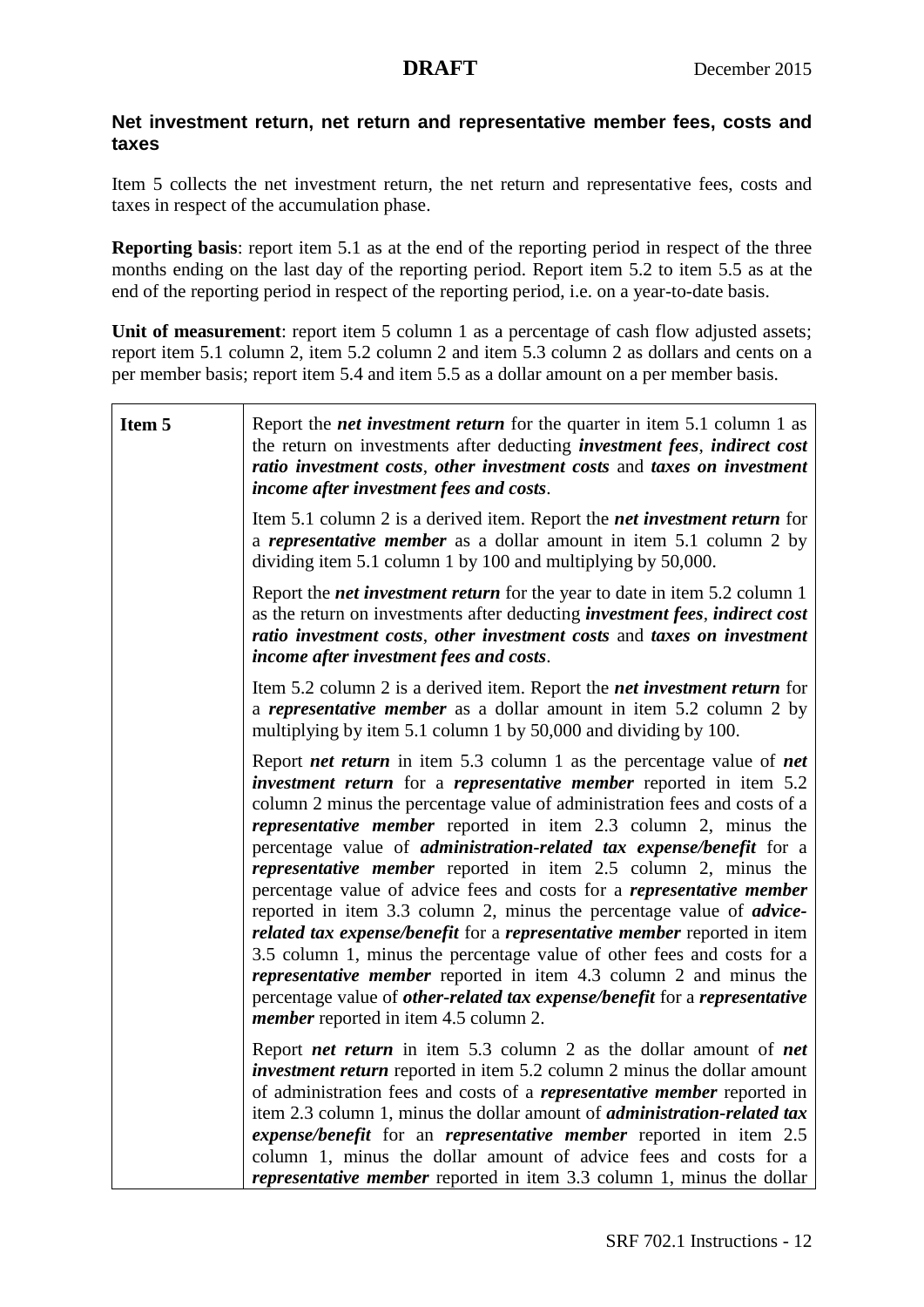|                                 | amount of <i>advice-related tax expense/benefit</i> for a <i>representative</i><br><i>member</i> reported in item 3.5 column 1, minus the dollar amount of other<br>fees and costs for a <i>representative member</i> reported in item 4.3 column 1<br>and minus the dollar amount of <i>other-related tax expense/benefit</i> for a<br><i>representative member</i> reported in item 4.5 column 1.                                                                                                                                                                         |
|---------------------------------|-----------------------------------------------------------------------------------------------------------------------------------------------------------------------------------------------------------------------------------------------------------------------------------------------------------------------------------------------------------------------------------------------------------------------------------------------------------------------------------------------------------------------------------------------------------------------------|
|                                 | Report the total fees and costs for a <i>representative member</i> in item 5.4 as<br>the sum of total investment fees and costs for a representative <i>member</i><br>reported in item 1.3 column 1, total administration fees and costs for a<br><i>representative member</i> reported in item 2.3 column 1, total advice fees<br>and costs for a <i>representative member</i> reported in item 3.3 column 1 and<br>total other fees and costs for a <i>representative member</i> reported in item 4.3<br>column 1.                                                        |
|                                 | Report the total fees, costs and taxes for a <i>representative member</i> in item<br>5.5 as the sum of total fees and costs reported in item 5.4, taxes on<br><i>investment income</i> for a <i>representative member</i> reported in item 1.5<br>column 1, administration-related tax expense/benefit for a representative<br>member reported in item 2.5 column 1, advice-related tax<br>expense/benefit for a representative member reported in item 3.5 column<br>1 and other-related tax expense/benefit for a representative member<br>reported in item 4.5 column 1. |
| <b>Net investment</b><br>return | Represents the time-weighted rate of return on investments, net of<br>investment-related fees, costs and taxes, adjusted for cash flows as they<br>occur.                                                                                                                                                                                                                                                                                                                                                                                                                   |

## **PART B: Pension phase**

## **Investment fees, costs and taxes**

Item 6 collects investment fees, costs and taxes in respect of the *pension phase*.

**Reporting basis**: report item 6 in relation to changes in net assets during the reporting period.

Unit of measurement: report item 6 column 1 as dollars and cents on a per member basis; report item 6 column 2 as a percentage of member balance.

| Item 6 | For item 6.1, item 6.2 and item 6.4, if some, or all, of the fee, cost or tax<br>is charged as a dollar amount per member, report the dollar amount per<br>member in column 1; otherwise, leave column 1 blank.                                          |
|--------|----------------------------------------------------------------------------------------------------------------------------------------------------------------------------------------------------------------------------------------------------------|
|        | For item 6.1, item 6.2 and item 6.4, if some, or all, of the fee, cost or tax<br>is charged as a percentage of member balance, report the percentage in<br>column 2; otherwise, leave column 2 blank.                                                    |
|        | For item 6.1, item 6.2 and item 6.4, if there is a range in the amount of<br>fees that may be charged for a select investment option or qualifying<br>choice investment option, report the highest fees, costs and taxes for a<br>representative member. |
|        | Amounts reported as <i>investment fees</i> and <i>indirect cost ratio investment</i>                                                                                                                                                                     |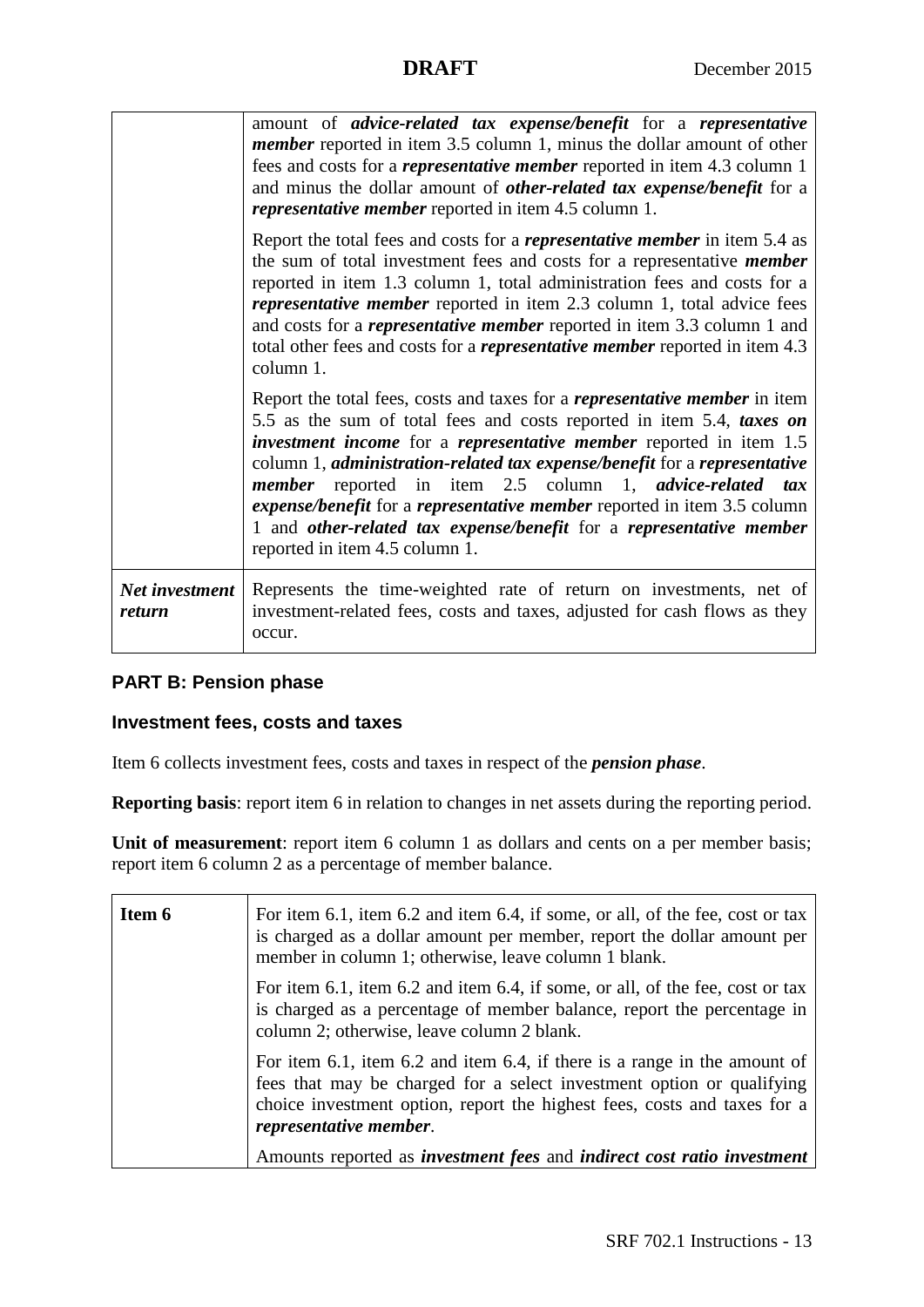|                      | costs must be mutually exclusive.                                                                                                                                                                                                                         |
|----------------------|-----------------------------------------------------------------------------------------------------------------------------------------------------------------------------------------------------------------------------------------------------------|
|                      | Report <i>investment fees</i> in item 6.1.                                                                                                                                                                                                                |
|                      | Report <i>indirect cost ratio investment costs</i> in item 6.2.                                                                                                                                                                                           |
|                      | Item 6.3 is a derived item. Report the value of the total <i>investment fees</i><br>and <i>indirect cost ratio investment costs</i> reported in item 6.1 and item 6.2<br>that would be charged for a <i>representative member</i> in item 6.3.            |
|                      | Calculate the value reported in item 6.3 column 1 as the sum of: item<br>$\bullet$<br>6.1 column 1 and item 6.2 column 1 and (item 6.1 column 2 divided<br>by 100, multiplied by 50000 and item 6.2 column 2 divided by 100,<br>multiplied by 50000); and |
|                      | Calculate the value reported in item 6.3 column 2 as the sum of:<br>$\bullet$<br>(item 6.1 column 1 divided by 50000, multiplied by 100 and item 6.2<br>column 1 divided by 50000, multiplied by 100) and item 6.1 column<br>2 and item 6.2 column 2.     |
|                      | Report taxes on investment income after investment fees and costs in<br>item 6.4 as an accrual movement of realised and unrealised taxes.                                                                                                                 |
|                      | Item 6.5 is a derived item. Report the value of taxes on investment<br>income after investment fees and costs, reported in item 6.4 that would<br>be charged for a <i>representative member</i> in item 6.5.                                              |
|                      | Calculate the value reported in item 6.5 column 1 as the sum of: item<br>$\bullet$<br>6.4 column 1 and (item 6.4 column 2 divided by 100, multiplied by<br>50000); and                                                                                    |
|                      | Calculate the value reported in item 6.5 column 2 as the sum of:<br>(item 6.4 column 1 divided by 50000, multiplied by 100) and item<br>6.4 column 2.                                                                                                     |
| <b>Pension phase</b> | Represents the period (or phase) during which an RSE licensee pays an<br>income stream or pension to a beneficiary.                                                                                                                                       |

## **Administration fees, costs and taxes**

Item 7 collects administration fees, costs and taxes in respect of the *pension phase*.

**Reporting basis:** report item 7 in relation to changes in net assets during the reporting period.

Unit of measurement: report item 7 column 1 as dollars and cents on a per member basis; report item 7 column 2 as a percentage of member balance.

| Item 7 | For item 7.1, item 7.2 and item 7.4, if some, or all, of the fee, cost or tax<br>is charged as a dollar amount per member, report the dollar amount per<br>member in column 1; otherwise, leave column 1 blank. |
|--------|-----------------------------------------------------------------------------------------------------------------------------------------------------------------------------------------------------------------|
|        | For item 7.1, item 7.2 and item 7.4, if some, or all, of the fee, cost or tax<br>is charged as a percentage of member balance, report the percentage in<br>column 2; otherwise, leave column 2 blank.           |
|        | For item 7.1, item 7.2 and item 7.4, if there is a range in the amount of                                                                                                                                       |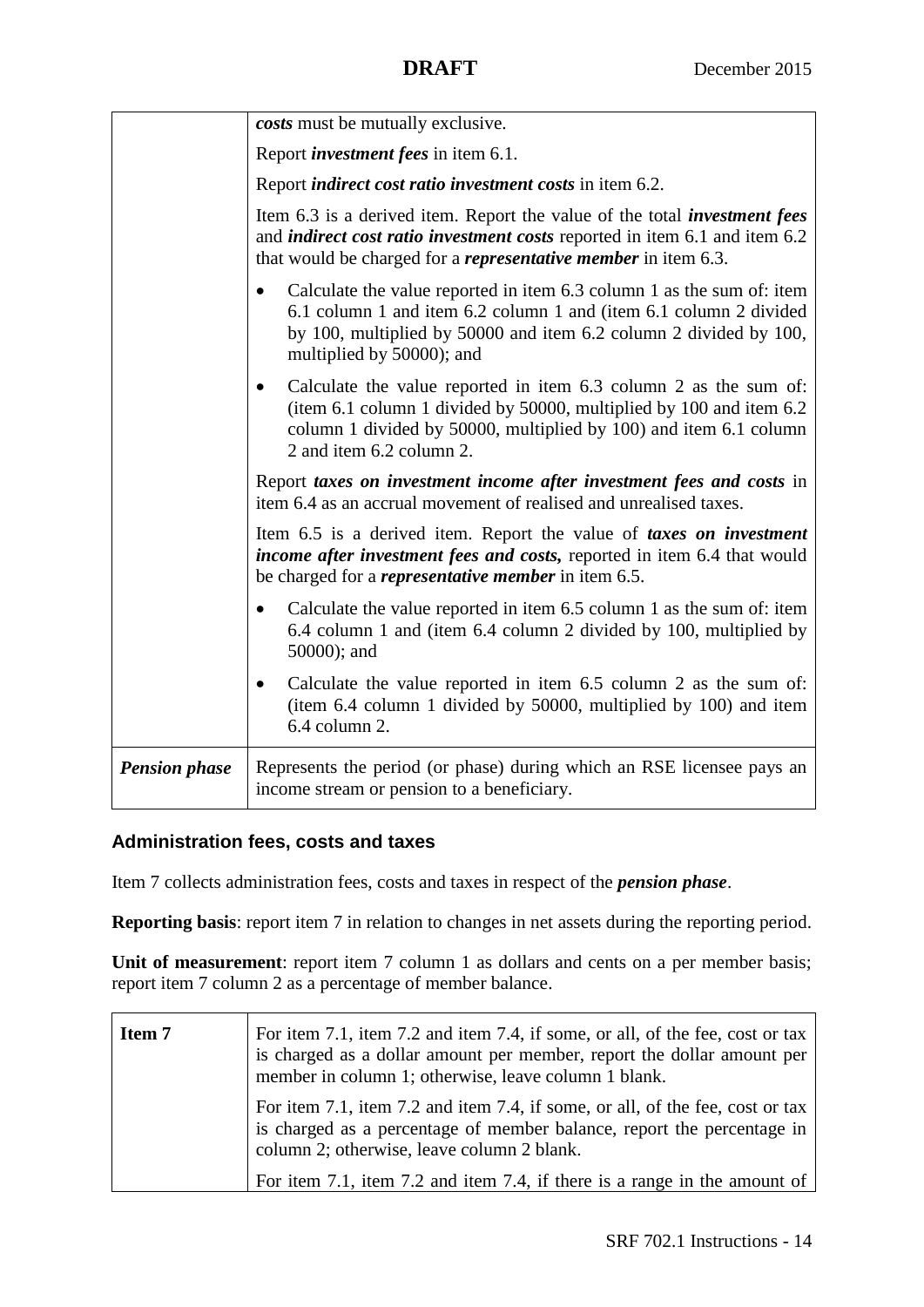| fees, costs and taxes that may be charged for a select investment option or<br>qualifying choice investment option, report the highest fees, costs and<br>taxes for a representative <i>member</i> .                                                      |
|-----------------------------------------------------------------------------------------------------------------------------------------------------------------------------------------------------------------------------------------------------------|
| Amounts reported as <i>administration fees</i> and <i>indirect cost ratio</i><br><i>administration costs</i> must be mutually exclusive.                                                                                                                  |
| Report <i>administration fees</i> in item 7.1.                                                                                                                                                                                                            |
| Report <i>indirect cost ratio administration costs</i> in item 7.2.                                                                                                                                                                                       |
| Item 7.3 is a derived item. Report the sum of the <i>administration fees</i><br>reported in item 7.1 and <i>indirect cost ratio administration costs</i> reported<br>in item 7.2 that would be charged for a representative <i>member</i> in item<br>7.3. |
| Calculate the value reported in item 7.3 column 1 as the sum of: item<br>$\bullet$<br>7.1 column 1 and item 7.2 column 1 and (item 7.1 column 2 divided<br>by 100, multiplied by 50000 and item 7.2 column 2 divided by 100,<br>multiplied by 500000; and |
| Calculate the value reported in item 7.3 column 2 as the sum of:<br>$\bullet$<br>(item 7.1 column 1 divided by 50000, multiplied by 100 and item 7.2<br>column 1 divided by 50000, multiplied by 100) and item 7.1 column<br>2 and item 7.2 column 7.     |
| Report administration-related tax expense/benefit in item 7.4. Report a<br>benefit as a negative number.                                                                                                                                                  |
| Item 7.5 is a derived item. Report the value of the <i>administration-related</i><br>tax expense/benefit reported in item 7.4 that would be charged for a<br>representative <i>member</i> in item 7.5.                                                    |
| Calculate the value reported in item 7.5 column 1 as the sum of: item<br>$\bullet$<br>7.4 column 1 and (item 7.4 column 2 divided by 100, multiplied by<br>50000); and                                                                                    |
| Calculate the value reported in item 7.5 column 2 as the sum of:<br>(item 7.4 column 1 divided by 50000, multiplied by 100) and item<br>7.4 column 2.                                                                                                     |

## **Advice fees, costs and taxes**

Item 8 collects advice fees, costs and taxes in respect of the *pension phase*.

**Reporting basis**: report item 8 in relation to changes in net assets during the reporting period.

Unit of measurement: report item 8 column 1 as dollars and cents on a per member basis; report item 8 column 2 as a percentage of member balance.

| Item 8 | For item 8.1, item 8.2 and item 8.4, if some, or all, of the fee, cost or tax<br>is charged as a dollar amount per member, report the dollar amount per<br>member in column 1; otherwise, leave column 1 blank. |
|--------|-----------------------------------------------------------------------------------------------------------------------------------------------------------------------------------------------------------------|
|        | For item 8.1, item 8.2 and item 8.4, if some, or all, of the fee, cost or tax<br>is charged as a percentage of member balance, report the percentage in                                                         |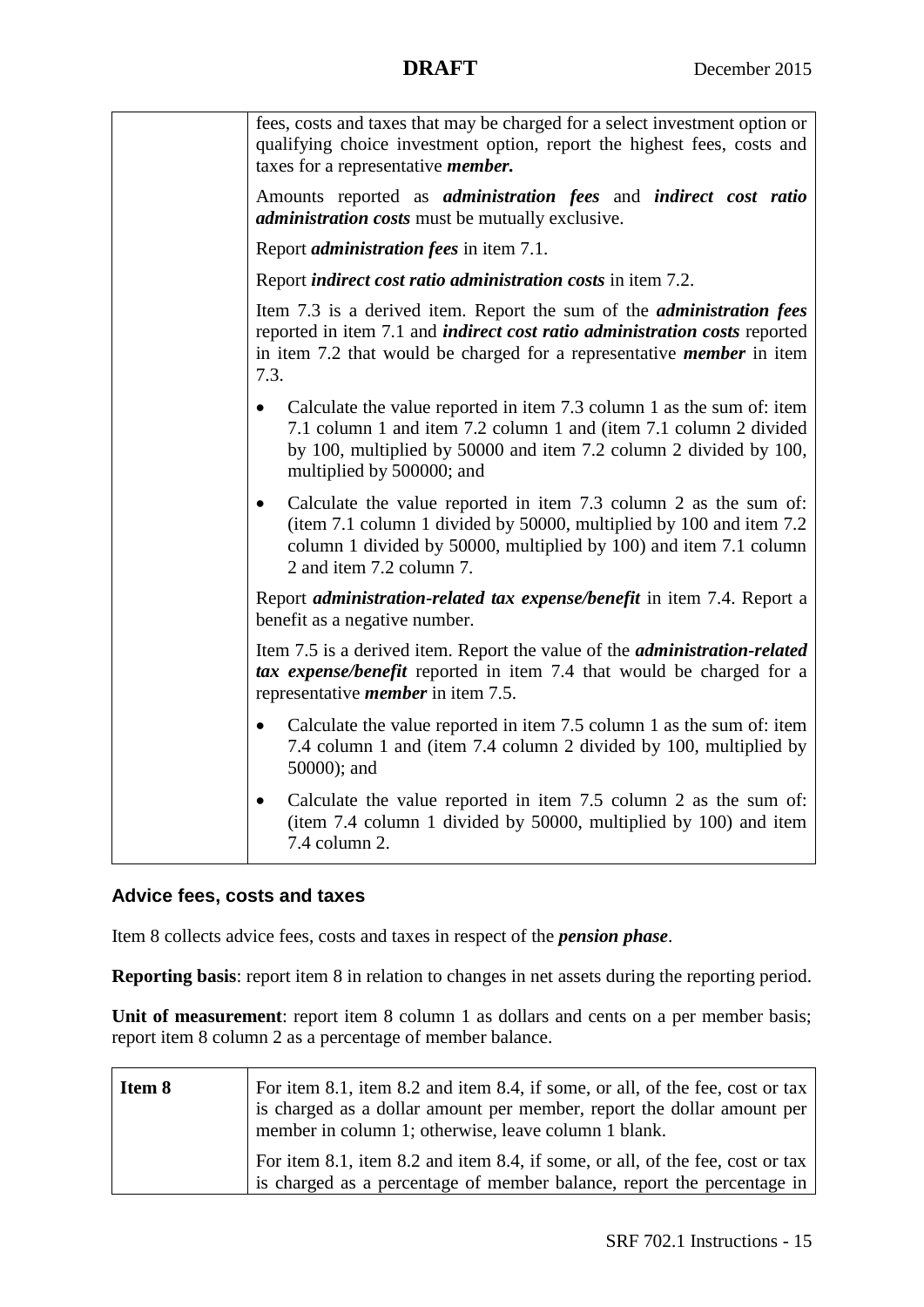| column 2; otherwise, leave column 2 blank.                                                                                                                                                                                                                                        |
|-----------------------------------------------------------------------------------------------------------------------------------------------------------------------------------------------------------------------------------------------------------------------------------|
| For item 8.1, item 8.2 and item 8.4, if there is a range in the amount of<br>fees, costs and taxes that may be charged for a select investment option or<br>qualifying choice investment option, report the highest fees, costs and<br>taxes for a representative <i>member</i> . |
| Amounts reported as <i>advice fees</i> and <i>indirect cost ratio advice costs</i> must<br>be mutually exclusive.                                                                                                                                                                 |
| Report <i>advice fees</i> in item 8.1.                                                                                                                                                                                                                                            |
| Report <i>indirect cost ratio advice costs</i> in item 8.2.                                                                                                                                                                                                                       |
| Item 8.3 is a derived item. Report the sum of <i>advice fees</i> reported in item<br>8.1 and <i>indirect cost ratio advice costs</i> reported in item 8.2 that would be<br>charged for a representative <i>member</i> in item 8.3.                                                |
| Calculate the value reported in item 8.3 column 1 as the sum of: item<br>$\bullet$<br>8.1 column 1 and item 8.2 column 1 and (item 8.1 column 2 divided<br>by 100, multiplied by 50000 and item 8.2 column 2 divided by 100,<br>multiplied by 50000); and                         |
| Calculate the value reported in item 8.3 column 2 as the sum of:<br>$\bullet$<br>(item 8.1 column 1 divided by 50000, multiplied by 100 and item 8.2<br>column 1 divided by 50000, multiplied by 100) and item 8.1 column<br>2 and item 8.2 column 2.                             |
| Report <i>advice related tax expense/benefit</i> in item 8.4. Report a benefit as<br>a negative number.                                                                                                                                                                           |
| Item 8.5 is a derived item. Report the value of the <i>advice related tax</i><br>expense/benefit, reported in item 8.4 that would be charged for a<br>representative <i>member</i> in item 8.5.                                                                                   |
| Calculate the value reported in item 8.5 column 1 as the sum of: item<br>8.4 column 1 and (item 8.4 column 2 divided by 100, multiplied by<br>50000).                                                                                                                             |
| Calculate the value reported in item 8.6 column 2 as the sum of:<br>$\bullet$<br>(item 8.4 column 1 divided by 50000, multiplied by 100) and item<br>8.4 column 2.                                                                                                                |

## **Other fees, costs and taxes**

Item 9 collects other fees, costs and taxes in respect of the *pension phase*.

**Reporting basis**: report item 9 in relation to changes in net assets during the reporting period.

Unit of measurement: report item 9 column 1 as dollars and cents on a per member basis; report item 9 column 2 as a percentage of member balance.

| Item 9 | For item 9.1, item 9.2 and item 9.4, if some, or all, of the fee, cost or tax<br>is charged as a dollar amount per member, report the dollar amount per |
|--------|---------------------------------------------------------------------------------------------------------------------------------------------------------|
|        | member in column 1; otherwise, leave column 1 blank.                                                                                                    |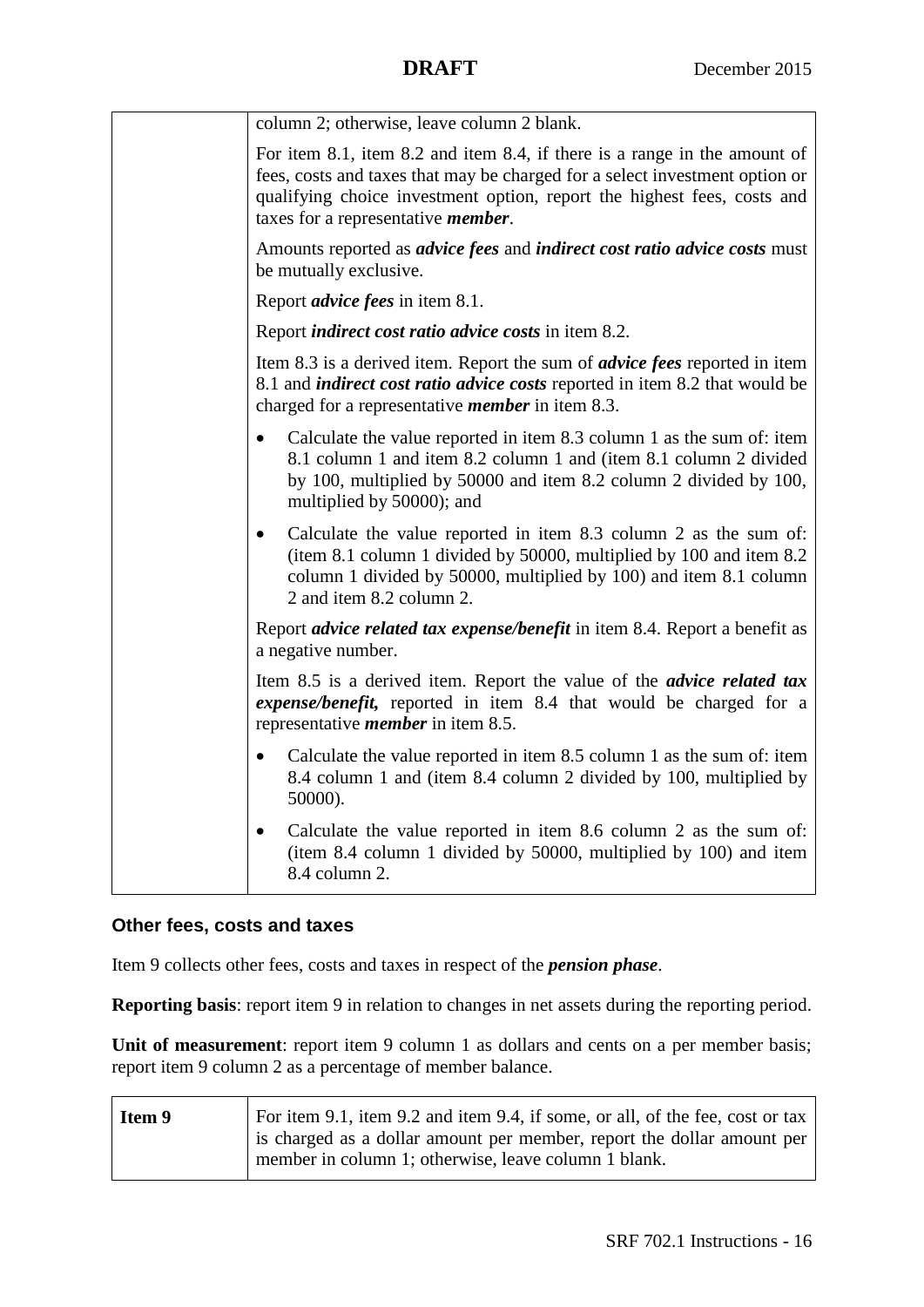| For item 9.1, item 9.2 and item 9.4, if some, or all, of the fee, cost or tax<br>is charged as a percentage of member balance, report the percentage in<br>column 2; otherwise, leave column 2 blank.                                                                             |
|-----------------------------------------------------------------------------------------------------------------------------------------------------------------------------------------------------------------------------------------------------------------------------------|
| For item 9.1, item 9.2 and item 9.4, if there is a range in the amount of<br>fees, costs and taxes that may be charged for a select investment option or<br>qualifying choice investment option, report the highest fees, costs and<br>taxes for a representative <i>member</i> . |
| Amounts reported as <i>other fees</i> and <i>indirect cost ratio other costs</i> must<br>be mutually exclusive.                                                                                                                                                                   |
| Report <i>other fees</i> in item 9.1.                                                                                                                                                                                                                                             |
| Report <i>indirect cost ratio other costs</i> in item 9.2.                                                                                                                                                                                                                        |
| Item 9.3 is a derived item. Report the sum of <i>other fees</i> reported in item<br>9.1 and <i>indirect cost ratio other costs</i> reported in item 9.2 that would be<br>charged for a representative <i>member</i> in item 9.3.                                                  |
| Calculate the value reported in item 9.3 column 1 as the sum of: item<br>9.1 column 1 and item 9.2 column 1 and (item 9.1 column 2 divided<br>by 100, multiplied by 50000 and item 9.2 column 2 divided by 100,<br>multiplied by 50000); and                                      |
| Calculate the value reported in item 9.3 column 2 as the sum of:<br>$\bullet$<br>(item 9.1 column 1 divided by 50000, multiplied by 100 and item 9.2<br>column 1 divided by 50000, multiplied by 100) and item 9.1 column<br>2 and item 9.2 column 2.                             |
| Report <i>other related tax expense/benefit</i> in item 9.4. Report a benefit as<br>a negative number.                                                                                                                                                                            |
| Item 9.5 is a derived item. Report the value of other related tax<br>expense/benefit, reported in item 9.4 that would be charged for a<br>representative <i>member</i> in item 9.5.                                                                                               |
| Calculate the value reported in item 9.5 column 1 as the sum of: item<br>9.4 column 1 and (item 9.4 column 2 divided by 100, multiplied by<br>50000).                                                                                                                             |
| Calculate the value reported in item 9.5 column 2 as the sum of:<br>(item 9.4 column 1 divided by 50000, multiplied by 100) and item<br>9.4 column 2.                                                                                                                             |

## **Net investment return, net return and representative member fees, costs and taxes**

Item 10 collects the net investment return, the net return and representative fees, costs and taxes in respect of the accumulation phase.

**Reporting basis**: report item 10.1 as at the end of the reporting period in respect of the three months ending on the last day of the reporting period. Report item 10.2 to item 10.5 as at the end of the reporting period in respect of the reporting period, i.e. on a year-to-date basis.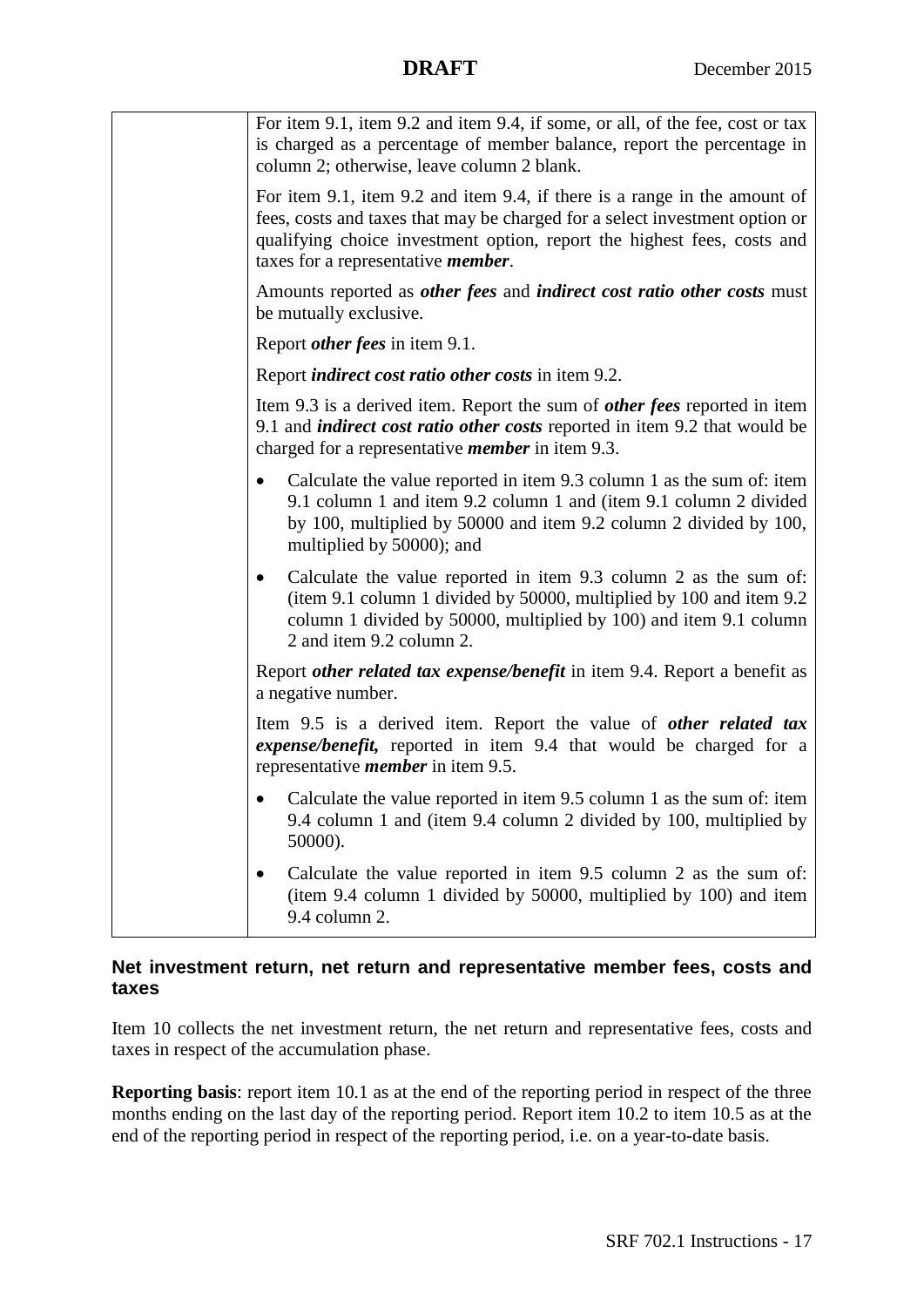Unit of measurement: report item 10 column 1 as a percentage of cash flow adjusted assets; report item 10.1 column 2, item 10.2 column 2 and item 10.3 column 2 as dollars and cents on a per member basis; report item 10.4 and item 10.5 as a dollar amount on a per member basis.

| Item 10 | Report the <i>net investment return</i> for the quarter in item 10.1 column 1 as<br>the return on investments after deducting <i>investment fees</i> , <i>indirect cost</i><br>ratio investment costs, other investment costs and taxes on investment<br>income after investment fees and costs.                                                                                                                                                                                                                                                                                                                                                                                                                                                                                                                                                                                                                                                                                                                                               |
|---------|------------------------------------------------------------------------------------------------------------------------------------------------------------------------------------------------------------------------------------------------------------------------------------------------------------------------------------------------------------------------------------------------------------------------------------------------------------------------------------------------------------------------------------------------------------------------------------------------------------------------------------------------------------------------------------------------------------------------------------------------------------------------------------------------------------------------------------------------------------------------------------------------------------------------------------------------------------------------------------------------------------------------------------------------|
|         | Item 10.1 column 2 is a derived item. Report the <i>net investment return</i><br>for a representative <i>member</i> as a dollar amount in item 10.1 column 2 by<br>dividing item 10.1 column 1 by 100 and multiplying by 50,000.                                                                                                                                                                                                                                                                                                                                                                                                                                                                                                                                                                                                                                                                                                                                                                                                               |
|         | Report the <i>net investment return</i> for the year to date in item 10.2 column<br>1 as the return on investments after deducting <i>investment fees</i> , <i>indirect</i><br>cost ratio investment costs, other investment costs and taxes on<br>investment income after investment fees and costs.                                                                                                                                                                                                                                                                                                                                                                                                                                                                                                                                                                                                                                                                                                                                          |
|         | Item 10.2 column 2 is a derived item. Report the <i>net investment return</i><br>for a representative <i>member</i> as a dollar amount in item 10.2 column 2 by<br>multiplying by item 10.1 column 1 by 50,000 and dividing by 100.                                                                                                                                                                                                                                                                                                                                                                                                                                                                                                                                                                                                                                                                                                                                                                                                            |
|         | Report <i>net return</i> in item 10.3 column 1 as the percentage value of <i>net</i><br><i>investment return</i> for a representative <i>member</i> reported in item 10.2<br>column 2 minus the percentage value of administration fees and costs of a<br>representative <i>member</i> reported in item 7.3 column 2, minus the<br>percentage value of <i>administration-related tax expense/benefit</i> for a<br>representative <i>member</i> reported in item 7.5 column 2, minus the<br>percentage value of advice fees and costs for a representative <i>member</i><br>reported in item 8.3 column 2, minus the percentage value of <i>advice</i> -<br>related tax expense/benefit for a representative member reported in item<br>8.5 column 1, minus the percentage value of other fees and costs for a<br>representative <i>member</i> reported in item 9.3 column 2 and minus the<br>percentage value of <i>other-related tax expense/benefit</i> for a representative<br><i>member</i> reported in item 9.5 column 2.                 |
|         | Report <i>net return</i> in item $10.3$ column 2 as the dollar amount of <i>net</i><br><i>investment return</i> reported in item 10.2 column 2 minus the dollar<br>amount of administration fees and costs of a representative <i>member</i><br>reported in item 7.3 column 1, minus the dollar amount of<br>administration-related tax expense/benefit for a representative member<br>reported in item 7.5 column 1, minus the dollar amount of advice fees and<br>costs for a representative <i>member</i> reported in item 8.3 column 1, minus<br>the dollar amount of <i>advice-related tax expense/benefit</i> for a<br>representative <i>member</i> reported in item 8.5 column 1, minus the dollar<br>amount of other fees and costs for a representative <i>member</i> reported in<br>item 9.3 column 1 and minus the dollar amount of <i>other-related tax</i><br>expense/benefit for a representative member reported in item 9.5 column<br>1.<br>Report the total fees and costs for a representative <i>member</i> in item 10.4 as |
|         | the sum of total investment fees and costs for a representative <i>member</i>                                                                                                                                                                                                                                                                                                                                                                                                                                                                                                                                                                                                                                                                                                                                                                                                                                                                                                                                                                  |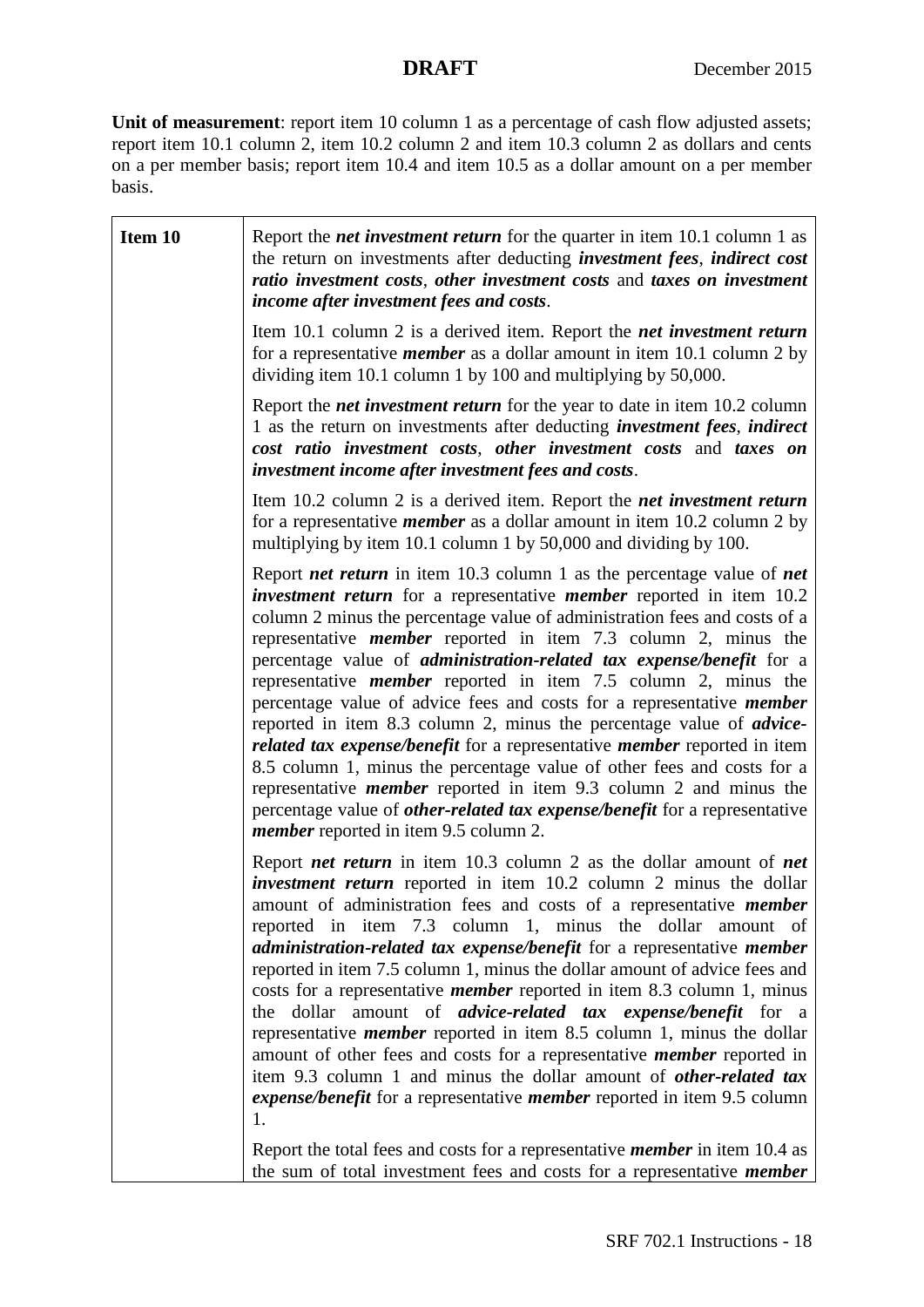reported in item 6.3 column 1, total administration fees and costs for a representative *member* reported in item 7.3 column 1, total advice fees and costs for a representative *member* reported in item 8.3 column 1 and total other fees and costs for a representative *member* reported in item 9.3 column 1.

Report the total fees, costs and taxes for a representative *member* in item 10.5 as the sum of total fees and costs reported in item 10.4, *taxes on investment income* for a *representative member* reported in item 6.5 column 1, *administration-related tax expense/benefit* for a *representative member* reported in item 7.5 column 1, *advice-related tax expense/benefit* for a representative *member* reported in item 8.5 column 1 and *other-related tax expense/benefit* for a representative *member* reported in item 9.5 column 1.

## **Interpretation**

For the purposes of these instructions:

- *Corporations Regulations* means the *Corporations Regulations 2001*;
- *qualifying choice investment option* has the meaning given in [proposed section 1017BA(5) of the Corporations Act];
- *RSE* means a registrable superannuation entity as defined in section 10(1) of the SIS Act that is not a small APRA fund or single member approved deposit fund<sup>3</sup>;
- *RSE licensee* has the meaning given in section 10(1) of the SIS Act;
- select investment option means an investment option within an  $RSE<sup>4</sup>$ :
	- (a) to which a member of that RSE may select to have all or a part of their interest directed, and that at the most recent 30 June has assets relating to non-MySuper interests which represent:
		- (i) more than five per cent of total assets of the RSE within which the investment option is located; or
		- (ii) less than five per cent of total assets of the RSE within which the investment option is located, but that are greater than \$200 million; or

<sup>-</sup>3 For the purposes of these instructions, 'small APRA fund' means a superannuation entity that is a regulated superannuation fund, within the meaning of the SIS Act, which has fewer than five members and 'single member approved deposit fund' means a superannuation entity that is an approved deposit fund, within the meaning of the SIS Act, and has only one member.

<sup>4</sup> For the purposes of this Reporting Standard, an 'investment option' includes but is not limited to premixed options, investment vehicles and instruments that are made available, or have previously been made available, by the RSE licensee from which members of an RSE can select when determining how their interest is to be invested. Refer to *Reporting Standard SRS 001.0 Profile and Structure (Baseline)*  for obligations to report information about investment options and select investment options to APRA on 30 June each year.